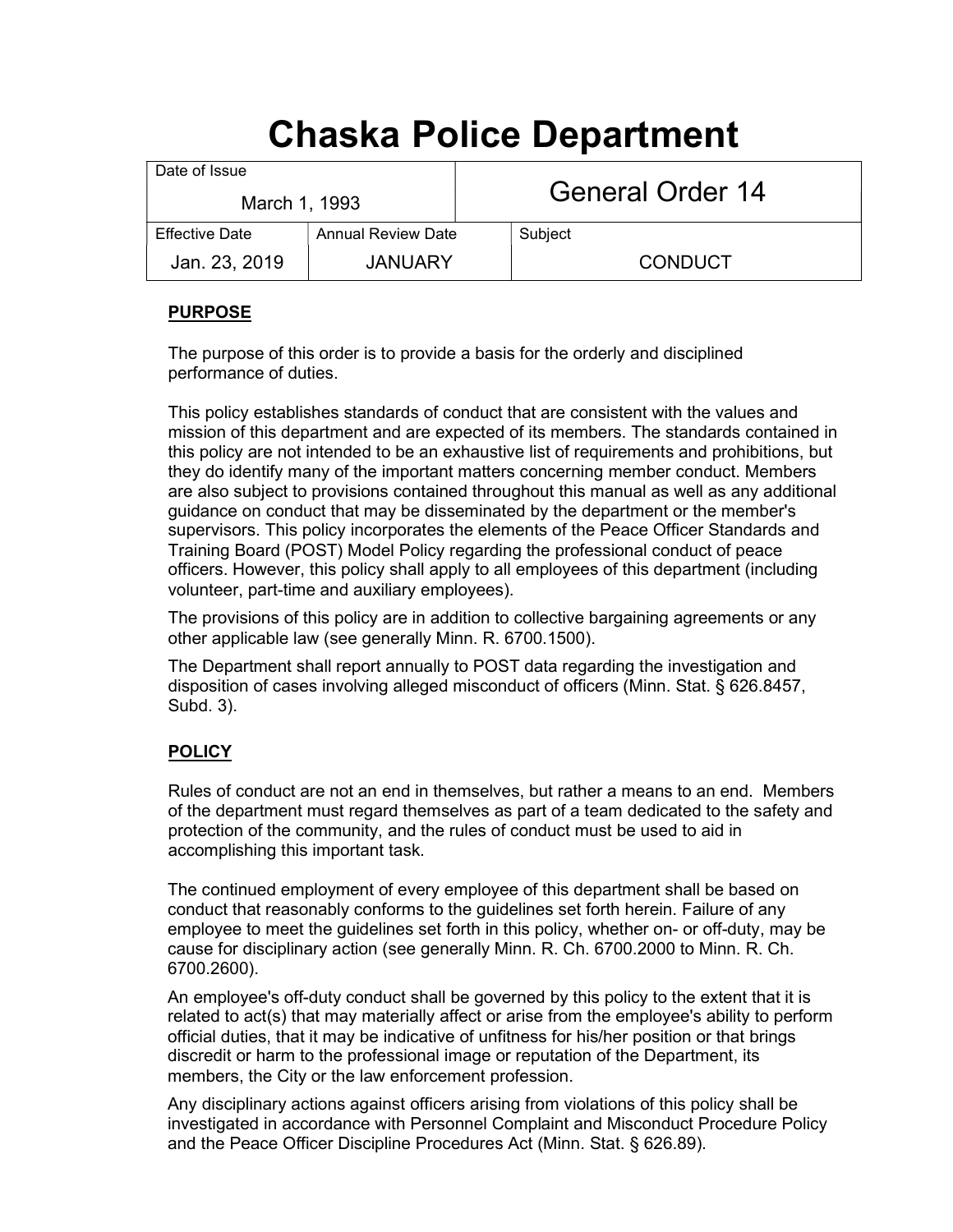#### 14.1 CODE OF CONDUCT

All law enforcement officers must be fully aware of the ethical responsibilities of their position and must strive constantly to live up to the highest possible standards of professional policing.

The International Association of Chiefs of Police believe it is important that police officers have clear advice and counsel available to assist them in performing their duties consistent with their standards; and has adopted the following ethical mandates as guidelines to meet these ends.

#### Primary Responsibilities of a Police Officer

A police officer acts as an official representative of government who is required and trusted to work within the law. The officer's powers and duties are conferred by statute. The fundamental duties of a police officer include serving the community; safeguarding lives and property; protecting the innocent; keeping the peace; and ensuring the rights of all to liberty, equality and justice.

#### Performance of the Duties of a Police Officer

A police officer shall perform all duties impartially, without favor of affection or ill will and without regard to status, sex, race, religion, political belief or aspiration. All citizens will be treated equally with courtesy, consideration and dignity.

Officers will never allow personal feelings, animosities or friendships to influence official conduct. Laws will be enforced appropriately and courteously and, in carrying out their responsibilities, officers will strive to obtain maximum cooperation from the public. They will conduct themselves in appearance and deportment in such manner as to inspire confidence and respect for the position of public trust they hold.

#### **Discretion**

A police officer will use responsibly the discretion vested in the position and exercise it within the law. The principle of reasonableness will guide the officer's determinations and the officer will consider all surrounding circumstances in determining whether any legal action shall be taken.

Consistent and wise use of discretion, based on professional policing competence, will do much to preserve good relationships and retain the confidence of the public. There can be difficulty in choosing between conflicting courses of action. It is important to remember that a timely word of advice rather than arrest--which may be correct in appropriate circumstances--can be a more effective means of achieving a desired end.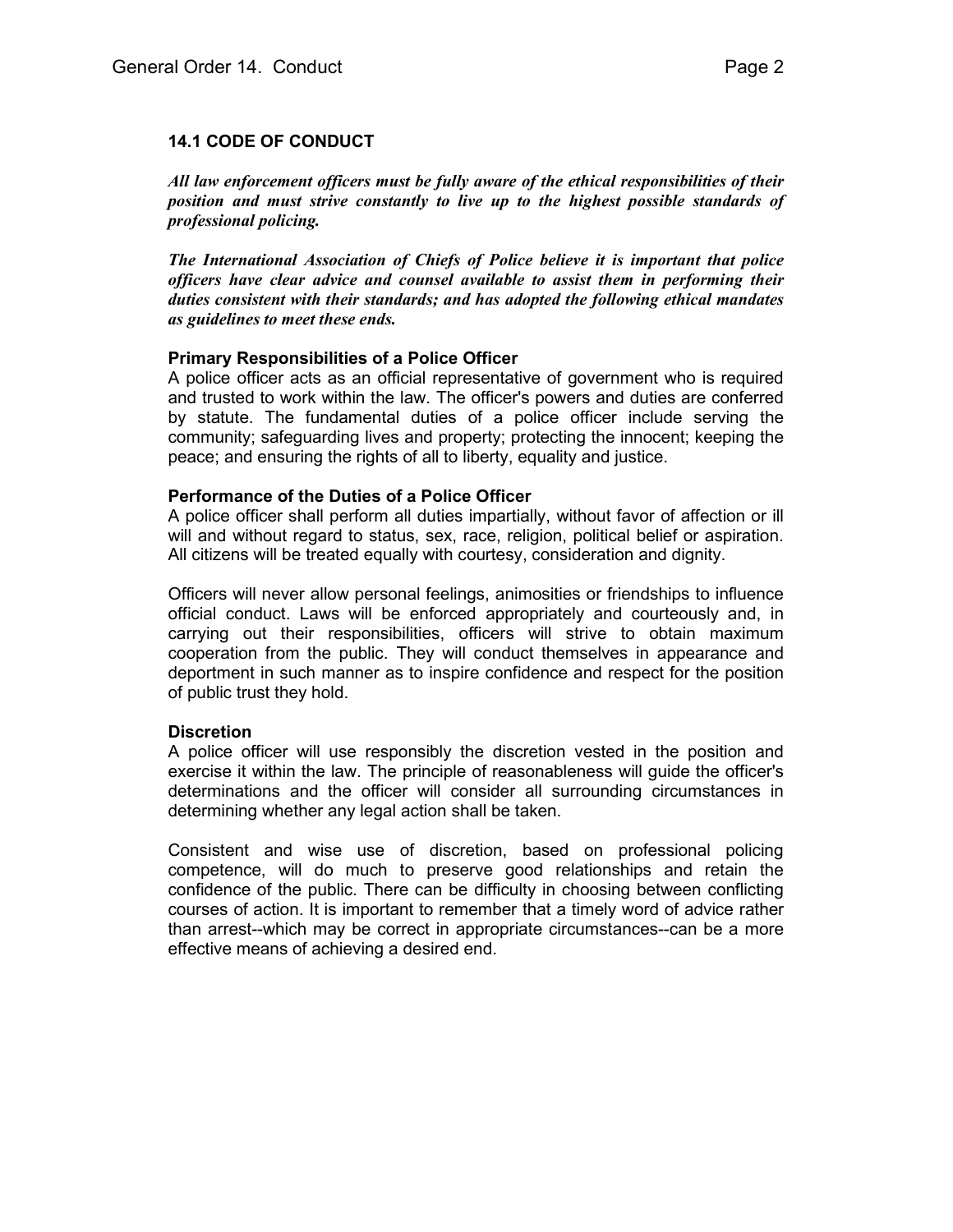#### Use Of Force

A police officer will never employ unnecessary force or violence and will use only such force in the discharge of duty as is reasonable in all circumstances.

Force should be used only with the greatest restraint and only after discussion, negotiation and persuasion have been found to be inappropriate or ineffective. While the use of force is occasionally unavoidable, every police officer will refrain from applying the unnecessary infliction of pain or suffering and will never engage in cruel, degrading or inhuman treatment of any person.

#### **Confidentiality**

Whatever a police officer sees, hears or learns of, which is of a confidential nature, will be kept secret unless the performance of duty or legal provision requires otherwise. Members of the public have a right to security and privacy, and information obtained about them must not be improperly divulged.

#### Integrity

A police officer will not engage in acts of corruption or bribery, nor will an officer condone such acts by other police officers.

The public demands that the integrity of police officers be above reproach. Police officers must, therefore, avoid any conduct that might compromise integrity and thus undercut the public confidence in a law enforcement agency. Officers will refuse to accept any gifts, presents, subscriptions, favors, gratuities or promises that could be interpreted as seeking to cause the officer to refrain from performing official responsibilities honestly and within the law. Police Officers must not receive private or special advantage from their official status. Respect can only be earned and cultivated.

#### Cooperation with Other Officers and Agencies

Police officers will cooperate with all legally authorized agencies and their representatives in the pursuit of justice.

An officer or agency may be one among many organizations that may provide law enforcement services to a jurisdiction. It is imperative that a police officer assist colleagues fully and completely with respect and consideration at all times.

#### Personal/Professional Capabilities

Police officers will be responsible for their own standard of professional performance and will take every reasonable opportunity to enhance and improve their level of knowledge and competence. Through study and experience, a police officer can acquire the high level of knowledge and competence that is essential for the efficient and effective performance of duty. The acquisition of knowledge is a never-ending process of personal and professional development that should be pursued constantly.

#### Private Life

Police officers will behave in a manner that does not bring discredit to their agencies or themselves.

A police officer's character and conduct while on and off duty must always be exemplary, thus maintaining a position of respect in the community in which he or she lives and serves. The officer's personal behavior must be beyond reproach.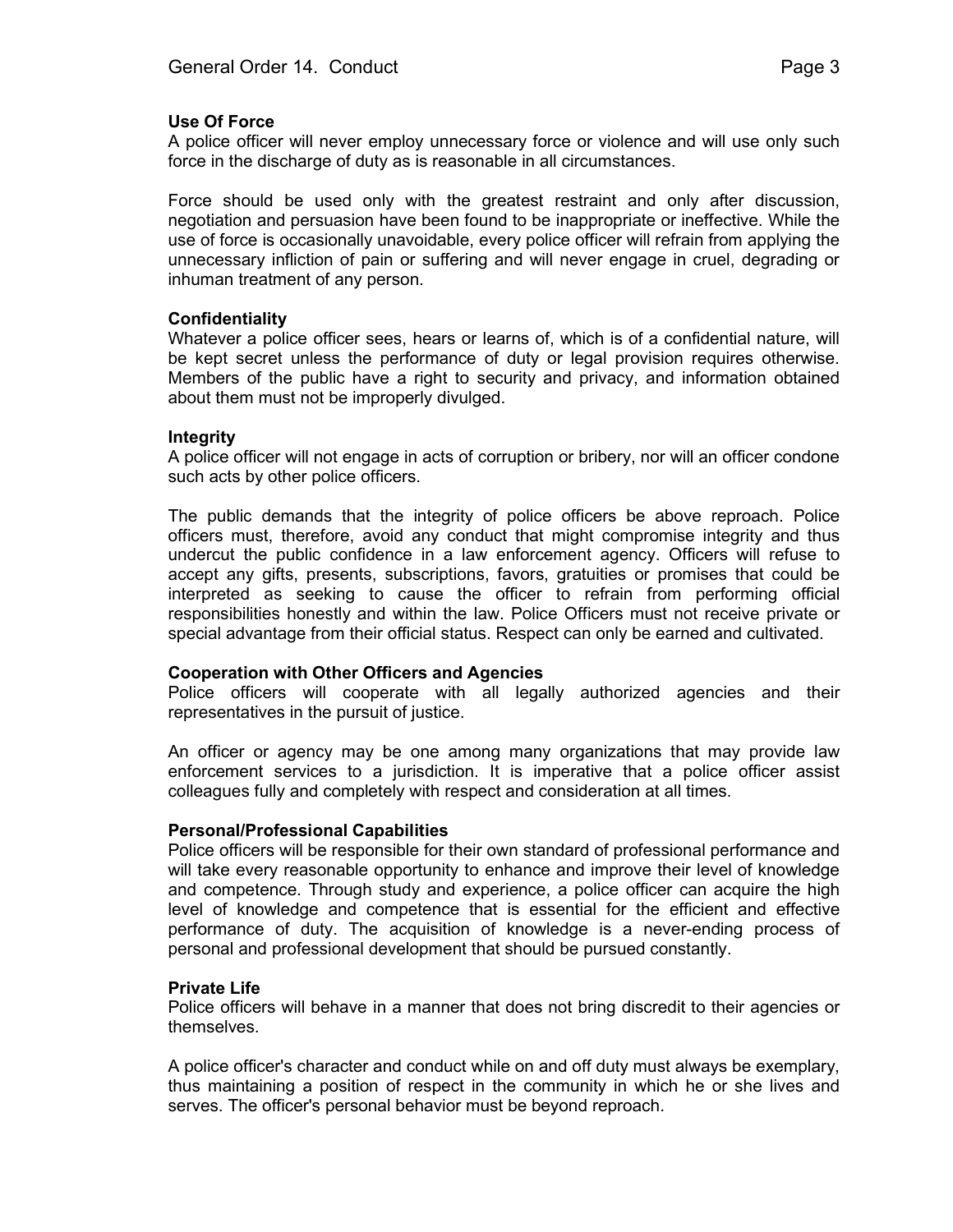## 14.2 CONDUCT EXPECTED OF YOU

### 14.2.1 Courtesy

- Officers shall be courteous to the public.
- Officers shall be tactful in the performance of their duties, shall control their tempers, and exercise the utmost patience and discretion, and shall not engage in argumentative discussions even in the face of extreme provocation.
- In the performance of their duties, officers shall not use coarse, violent, profane or insolent language or gestures, and shall not express any prejudice concerning race, religion, politics, national origin, lifestyle or similar personal characteristics.

## 14.2.2 Responding to Questions

 All officers must, when requested by their superior officers or other employees authorized to inquire into any official matter, respond fully and truthfully to all questions regarding the performance of their official duties. Any failure to respond completely and candidly to such inquiries may be punished by appropriate disciplinary action, including dismissal.

#### 14.2.3 Conformance to Laws

- Officers/employees shall obey all laws of the United States and of any state and local jurisdiction in which the officers are present.
- Any officer/employee, who is the subject of a criminal investigation, named as a defendant in a criminal or civil proceeding, and/or is the subject of an adverse civil judgment or is convicted/pleads guilty to a law violation shall report this, to the Chief of Police, immediately. An adverse civil judgment *may* be prima facie evidence of a violation of this section. A conviction/guilty plea of the violation of any law **shall** be prima facie evidence of a violation of this section.

#### 14.2.4 Identification

- Officers shall carry their badges and identification cards on their persons at all times, except when impractical or dangerous to their safety or to an investigation.
- Officers shall furnish their name and badge number to any person requesting that information, when they are on duty or while holding themselves out as having an official capacity, except when the withholding of such information is necessary for the performance of police duties or is authorized by proper authority.

#### 14.2.5 Citizen Complaints

- Officers shall courteously accept any complaint made by acitizen against any officer or the department.
- Officers may attempt to resolve the complaint but shall never attempt to dissuade any citizen from lodging a complaint against any officer or the department.
- Officers shall forward any such complaints to his immediate supervisor as soon as possible.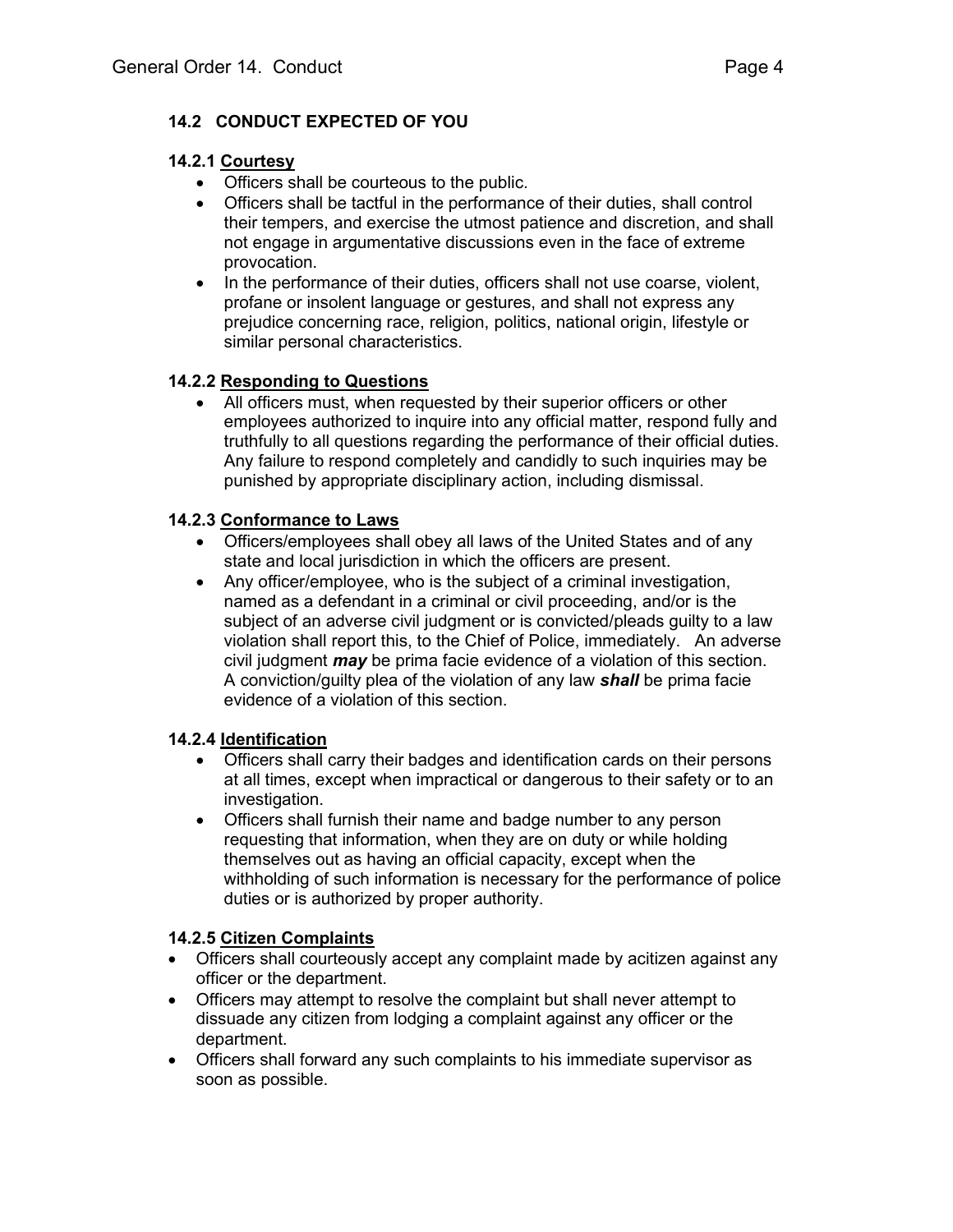## 14.2.6 Residence

- Officers shall reside within 60 minutes travel time of any duty station maintained by the department.
- New officers shall reside within 60 minutes travel time of any duty station within one year of their appointment.

## 14.2.7 Telephone

 Officers shall have telephones in their residences and shall immediately report any changes of telephone numbers or addresses to their superior officers and to such other persons as may be appropriate.

# 14.2.8 Departmental Reports

- Officers shall submit all necessary reports on time and in accordance with established departmental procedures.
- Reports submitted by officers shall be truthful and complete, and no officer shall knowingly enter or cause to be entered any inaccurate, false or improper information.
- Reports shall not be brought to and/or worked on at an officer's residence. All report work will be done while on duty, and all reports shall remain at the police department.

# 14.2.9 Operating Vehicles

- Officers shall operate official vehicles in a careful and prudent manner; and shall obey all laws and all departmental orders pertaining to such operation.
- Loss or suspension of any driving license shall be reported to the Chief or Police immediately.

# 14.2.10 Treatment of Persons in Custody

 Officers shall not mistreat persons who are in their custody. Officers shall handle such persons in accordance with law and departmental procedures.

## 14.2.11 Weapons/Firearms

- Officers shall carry firearms and weapons in accordance with law and established departmental procedures.
- Officers shall not use or handle weapons in a careless or imprudent manner.
- Officers will keep any weapon authorized for CPD duty use regardless of whether or not it is department issued, or an officer owned weapon – secured and unusable by any other person while off-duty.
- Officers are prohibited from loaning, or borrowing, personally owned duty weapons to any person, without the knowledge and permission of the Chief of Police.

# 14.2.12 Flying While Armed

The Transportation Security Administration (TSA) has imposed rules governing law enforcement officers flying armed on commercial aircraft. The following requirements apply to personnel who intend to be armed while flying on a commercial air carrier or flights where screening is conducted (49 CFR 1544.219):

a) Officers wishing to fly while armed must be flying in an official capacity, not for vacation or pleasure purposes.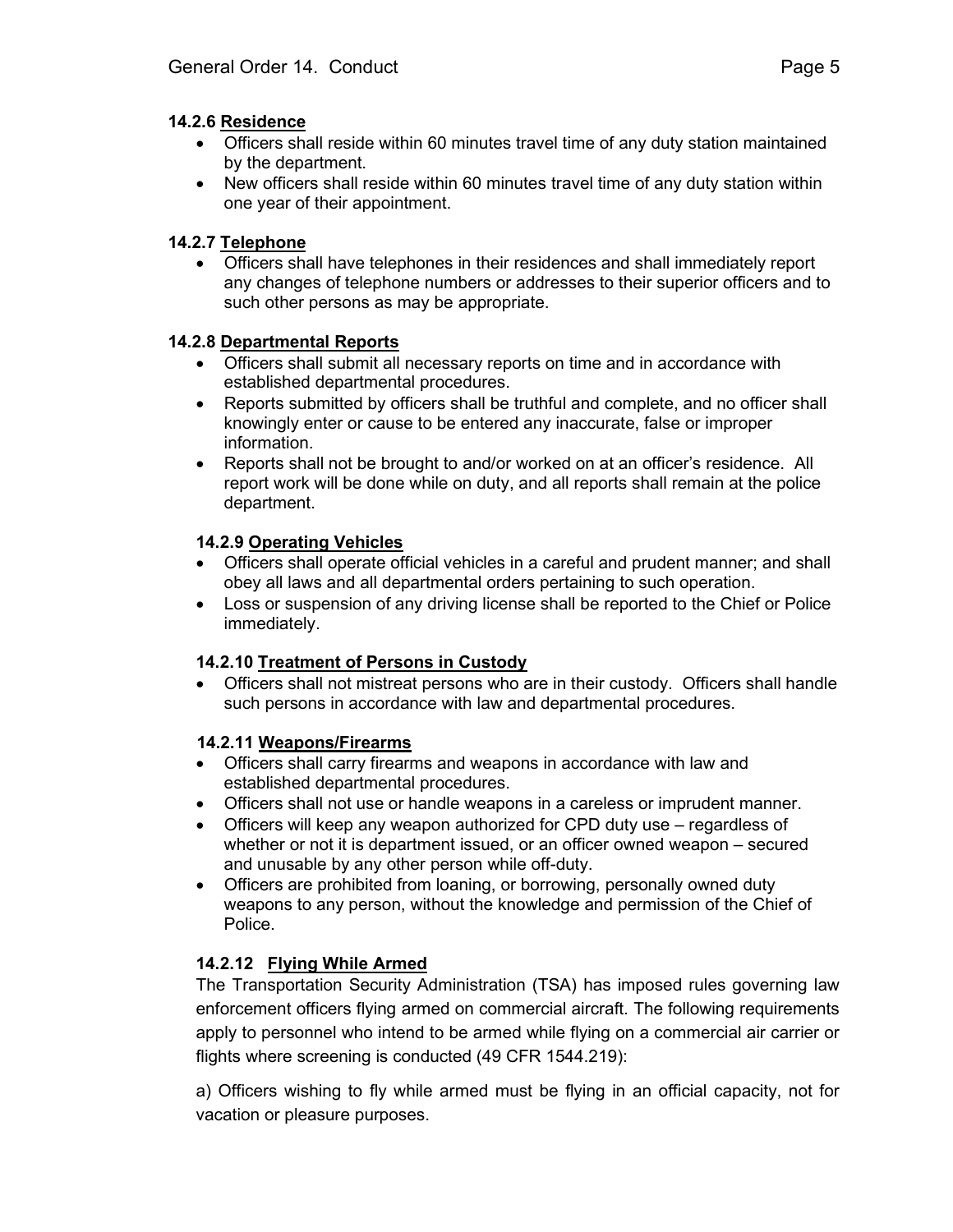b) Officers must carry their department identification card, which must contain a full-face picture, the officer's signature and the signature of the Chief of Police or the official seal of the Department and must present this identification to airline officials when requested. The officer should also carry the standard photo identification needed for passenger screening by airline and TSA officials (e.g., driver's license, passport).

c) In accordance with TSA procedures, the Department will obtain a message containing a unique alphanumeric identifier from TSA through the National Law Enforcement Telecommunications System (NLETS) prior to the officer's travel. The officer must present the message to airport personnel as authorization to travel while armed on the day of travel.

d) Officers must have completed the mandated TSA security training covering officers flying while armed. The training shall be given by the departmentappointed instructor.

e) It is the officer's responsibility to notify the air carrier in advance of the intended armed travel. This notification can be accomplished by early check-in at the carrier's check-in counter.

f) Discretion must be used to avoid alarming passengers or crew by displaying a firearm. The officers must keep the firearm concealed on his/her person at all times. Firearms are not permitted in carry-on luggage and may not be stored in an overhead compartment.

g) Officers should not surrender their firearm but should try to resolve any problems through the flight captain, ground security manager or other management representative of the air carrier.

h) Officers shall not consume alcoholic beverages while aboard an aircraft or within eight hours prior to boarding an aircraft.

#### 14.2.13 Carrying Firearms out of State

Qualified active full-time officers of this department are authorized to carry a concealed firearm in all other states subject to the following conditions (18 USC § 926B; 18 USC § 926C):

a) The officer shall carry his/her department identification card whenever carrying such weapon.

b) The officer is not the subject of any current disciplinary action.

c) The officer may not be under the influence of alcohol or any other intoxicating or hallucinatory drug.

d) The officer will remain subject to this and all other department policies (including qualifying and training).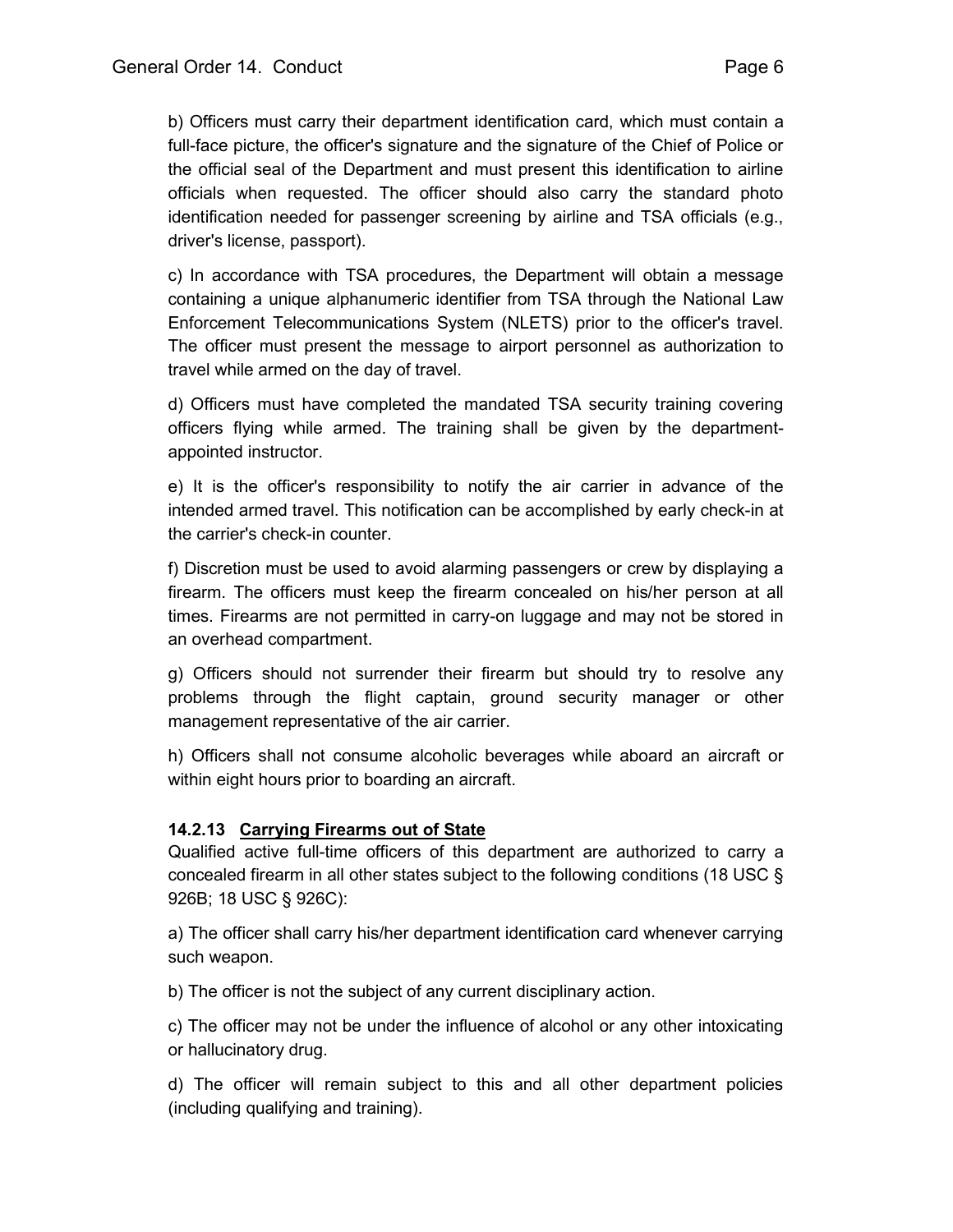e) Officers are cautioned that individual states may enact local regulations that permit private persons or entities to prohibit or restrict the possession of concealed firearms on their property, or that prohibit or restrict the possession of firearms on any state or local government property, installation, building, base or park. Federal authority may not shield an officer from arrest and prosecution in such locally restricted areas.

Visiting active and retired peace officers from other states are subject to all requirements set forth in 18 USC § 926B and 18 USC § 926C.

## 14.3 FORBIDDEN CONDUCT

#### 14.3.1 Noncompliance with Rules

Officers shall not commit any acts or omit any acts which constitute a violation of any of the rules, regulations, directives or orders of the department, whether stated in this General Order or elsewhere.

#### 14.3.2 Insubordination

Officers shall promptly obey any lawful orders of a superior officer. This will include orders relayed from a superior officer by an officer of the same or lesser rank.

Employees shall comply with lawful directives and orders from any supervisor or person in position of authority absent a reasonable and bona fide excuse.

#### 14.3.3 Unauthorized Use of Alcohol

- Officers shall not store or bring into any police facility or vehicle, alcoholic beverages, controlled substances, narcotics or hallucinogens except alcoholic beverages, controlled substances, narcotics or hallucinogens which are held as evidence.
- Officers shall not consume intoxicating beverages while in uniform or on duty, except in the performance of duty and while acting under proper and specific orders from a superior officer.
- Officers shall not appear for duty, or be on duty, while under the influence of intoxicants to any degree whatsoever, or with an odor of intoxicants on their breath.
- Officers, while off duty, shall refrain from consuming intoxicating beverage to the extent that it results in impairment, intoxication, or obnoxious or offensive behavior which discredits them or the department, or renders the officers unfit to report for their next regular tour of duty.

#### 14.3.4 Unauthorized Use of Drugs

Officers shall not possess or use any controlled substances, narcotics, or hallucinogens, except when prescribed in the treatment of officers by a physician or dentist. When controlled substances, narcotics, or hallucinogens are prescribed, officers shall notify their superior officer.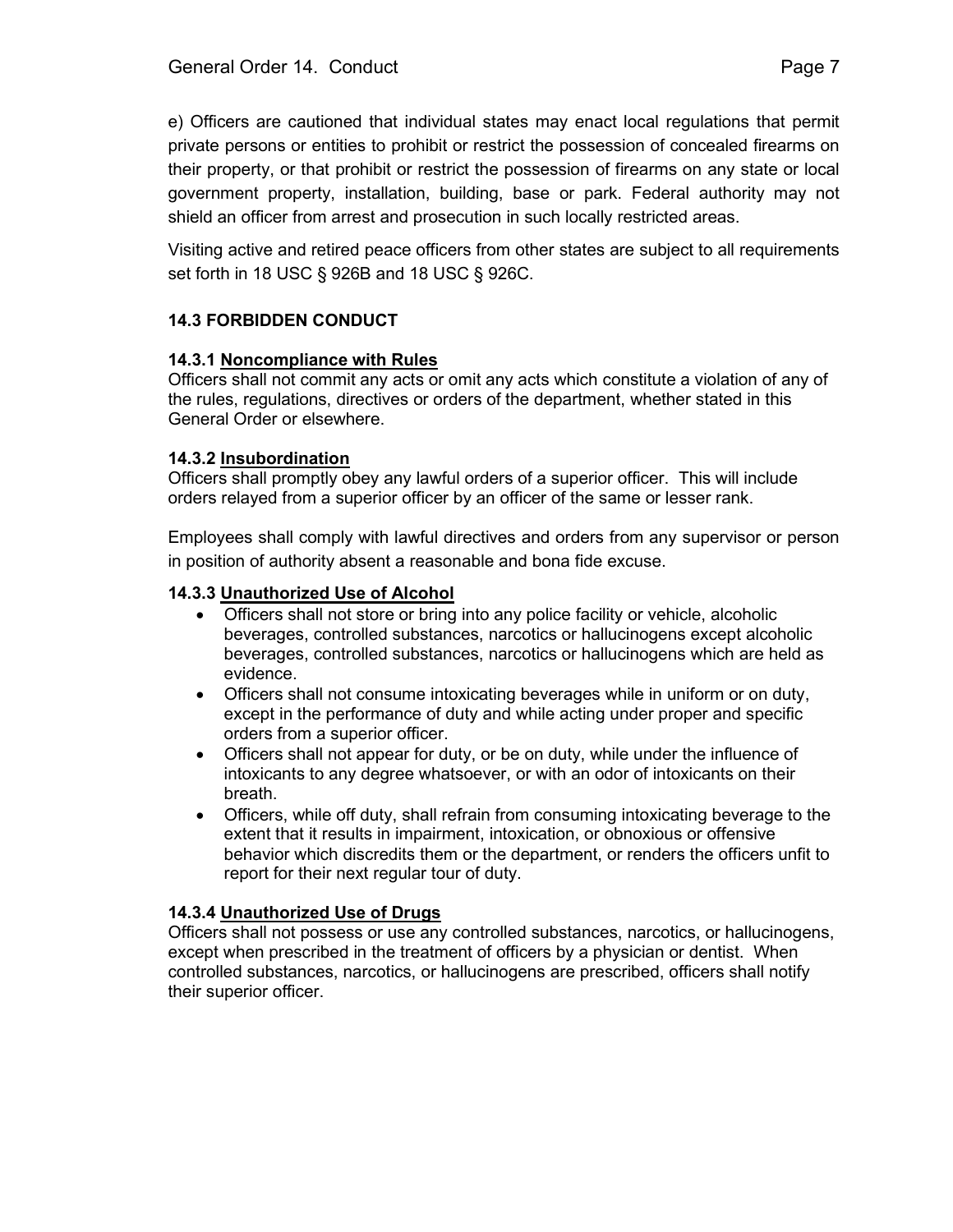# 14.3.5 Acceptance of Gratuities, Bribes, Rewards

 Officers shall not solicit any gift, gratuity, reward, loan or fee. Nor shall any officers accept either directly or indirectly any gift, gratuity, reward, loan or fee, or any other thing of value arising from, or offered because of police department employment or any activity connected with said employment. Gifts may be accepted after approval by the Chief for approved department programs only.

## 14.3.6 Endorsement and Referrals

- Officers shall not recommend or suggest in any manner, except in transaction of personal business, the employment or procurement of a particular product, professional service, or commercial service (such as an attorney, ambulance service, towing service, bondsman, mortician, etc.).
- In the case of ambulance or towing service, when such service is necessary and the person needing the service is unable or unwilling to procure it or request assistance, officer shall proceed in accordance with established departmental procedures.

# 14.3.7 Abuse of Authority

- **•** Officers shall not use their official position, official identification cards or badges for:
	- $\circ$  personal or financial gain
	- $\circ$  obtaining privileges not otherwise available to them except in the performance of duty.
	- $\circ$  to avoid consequences of illegal acts
- Officers shall not lend to another person their identification cards or badges or permit them to be photographed or reproduced without the approval of the Chief.
- Officers shall not authorize the use of their names, photographs or official titles which identify them as officers, in connection with testimonials or advertisements of any commodity or commercial enterprise, without the approval of the Chief.

# 14.3.8 Unauthorized Use of Force

Officers shall not use more force in any situation than is reasonably necessary under the circumstances. Officers shall use force in accordance with law and departmental procedures.

## 14.3.9 Harassment

Policy Statement - The City of Chaska absolutely prohibits sexual harassment by all employees at all levels. It is the policy of the City of Chaska to maintain a work environment free of sexual harassment, a form of sexual discrimination in employment prohibited by Section 703 of Title Vll of the Civil Rights Act of 1964 and by the Minnesota Human Rights Act.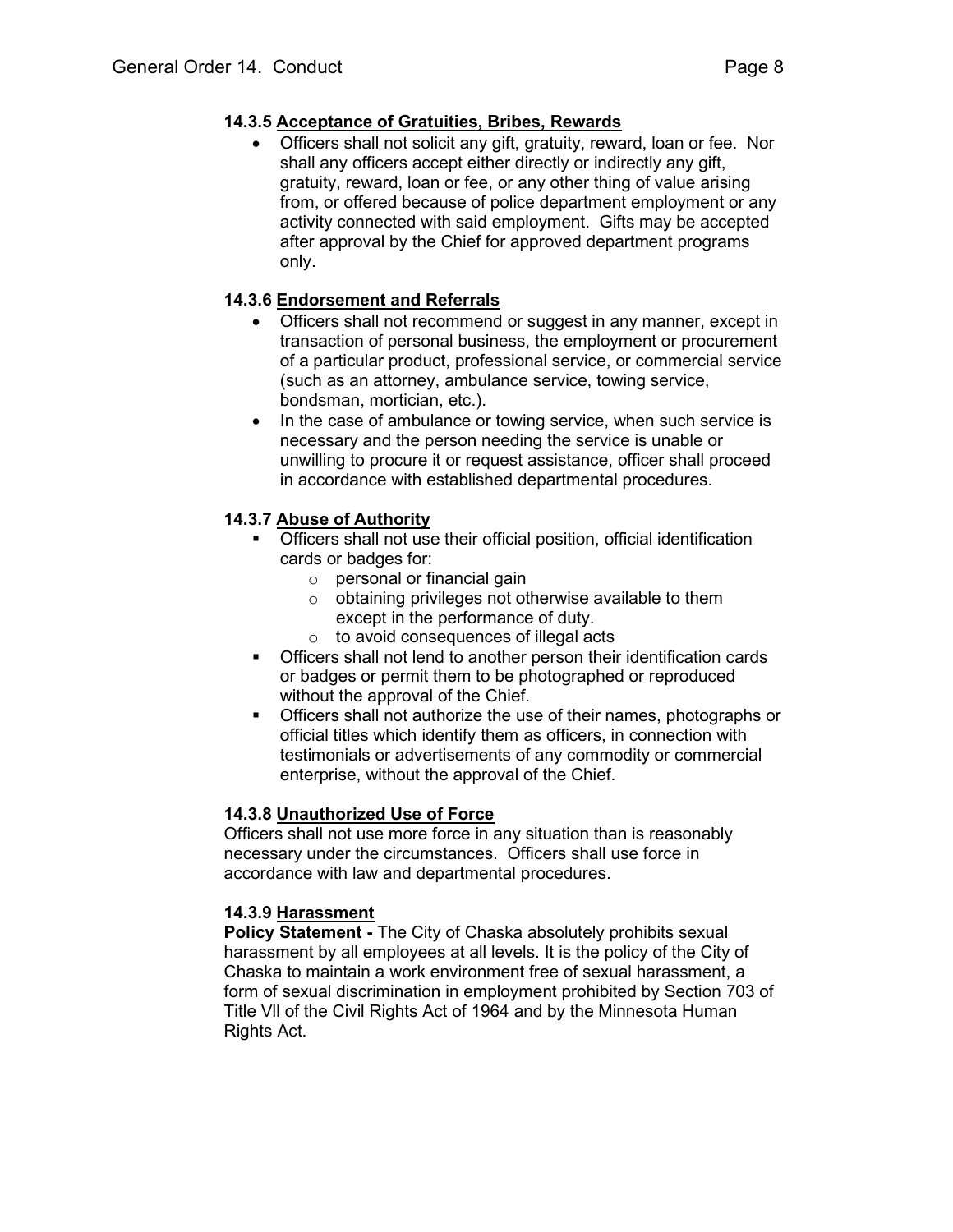Sexual harassment of any employee of the City of Chaska by another employee is demeaning to both the victim of the harassment and to the City. It can result in high turnover, absenteeism, low morale, and an uncomfortable work environment. The City will not tolerate sexual harassment of any of its employees and will take immediate positive steps to stop it when it occurs

An employee of the City found to have acted in violation of this policy shall be subject to appropriate disciplinary action which may include but is not limited to a verbal warning, written reprimand, suspension, demotion, or termination.

This policy is not intended to deny the right of any individual who feels s/he has been sexually harassed to pursue a union grievance or to contact government enforcement agencies, or to replace legal recourse for any actions which violate statutes.

Definitions - Unwelcome sexual advances, requests for sexual favors, sexually motivated physical contact, and other verbal or physical conduct or communication of a sexual nature constitute sexual harassment when:

- submission to such conduct or communication is made either explicitly or implicitly a term or condition of an individual's employment,
- **Submission to or rejection of such conduct or communication by** an individual is used as the basis for employment decisions affected such individual, or
- such conduct or communication has the purpose or effect of substantially interfering with an individual's employment or creating an intimidating, hostile, or offensive working environment. The following kinds of conduct are examples of sexual harassment:

#### Verbal Harassment

- Sex oriented verbal kidding or abuse.
- Use of offensive or demeaning terms which have sexual connotations.
- **•** Whistling, catcalling or leering.
- **Unwelcome vulgar or obscene jokes or language.**
- Commenting on the appearance of an individual in a sexual way.
- Recounting one's sexual exploits for the people in the office or workplace.
- **Starting or spreading untrue or defamatory rumors about the sex** life of an employee.
- **Subtle or overt pressure for sexual activity.**

#### Physical Harassment

- Soliciting or pressuring someone to sit on your knee, hug you, or kiss you.
- Objectionable physical contact.
- Physical contact such as patting, pinching, or brushing against another's body.
- **Unwelcome touching gestures.**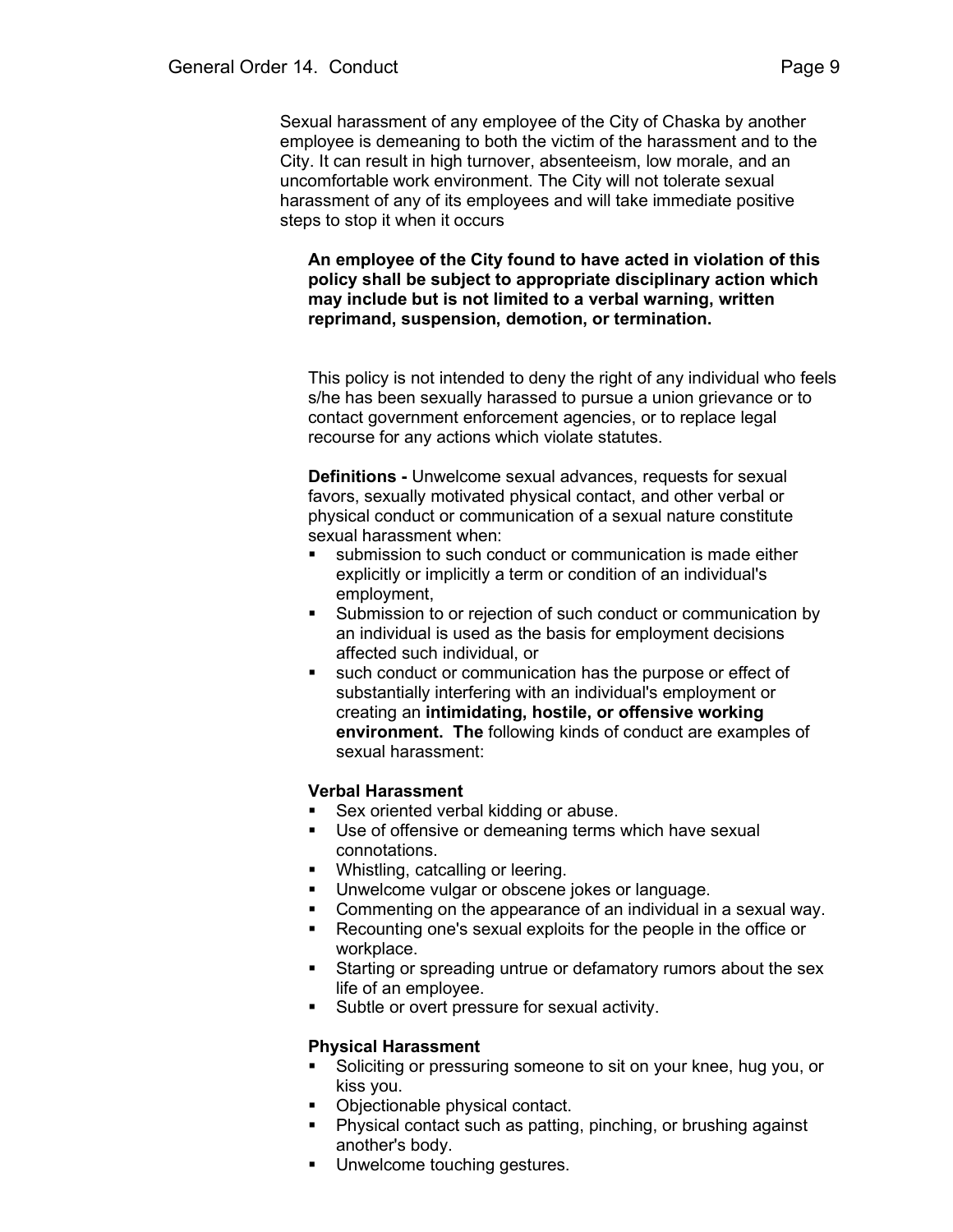- Grabbing or tearing someone's clothing.
- **Physically forcing sexual activity on someone (assault).**

#### Visual Harassment

- Displaying offensive sexually oriented jokes and pictures, which may include pinups or posters.
- Revealing parts of your body in violation of common decency.
- Offensive or intimate personal gestures or touching.
- Displaying offensive sexually oriented letters, poems, graffiti, cartoons, or drawings.

#### **Responsibilities**

All City employees are responsible for conducting themselves in a manner consistent with the spirit and intent of this policy. The Sexual Harassment Policy applies to all officers and employees of the City of Chaska, including full and part-time employees, regular and temporary employees, and employees covered or exempted from personnel rules or regulations.

This policy will be distributed to all employees of the City. Department Heads shall be responsible for insuring that all employees under their direction are familiar with this policy.

Department Heads and supervisors are responsible for conducting themselves in a manner consistent with the spirit and intent of this policy. They shall establish and maintain a climate in their department which encourages employees to communicate questions or concerns regarding this policy; recognize incidents of sexual harassment and take immediate corrective action to eliminate such incidents; and notify the City's designated officers in the event of sexual harassment allegations so that consistent investigatory procedures may be implemented.

Any employee who feels s/he is being subjected to sexual harassment should immediately contact one of the persons below with whom the employee feels the most comfortable. Complaints may be made orally or in writing to:

- **The employee's Department Head.**
- **The City Administrator if the complaint relates to the Department** Head.
- The Mayor if the complaint relates to the City Administrator.

All complaints of sexual harassment shall be kept in confidence while the matter is thoroughly investigated and promptly dealt with. However, the report will be disclosed to the extent necessary to conduct adequate investigation.

#### Investigation

When making a complaint, the employee should be prepared to provide the following information:

- Employee's name, department, and position title.
- The name of the person or persons committing the sexual harassment, including their title/s, if known.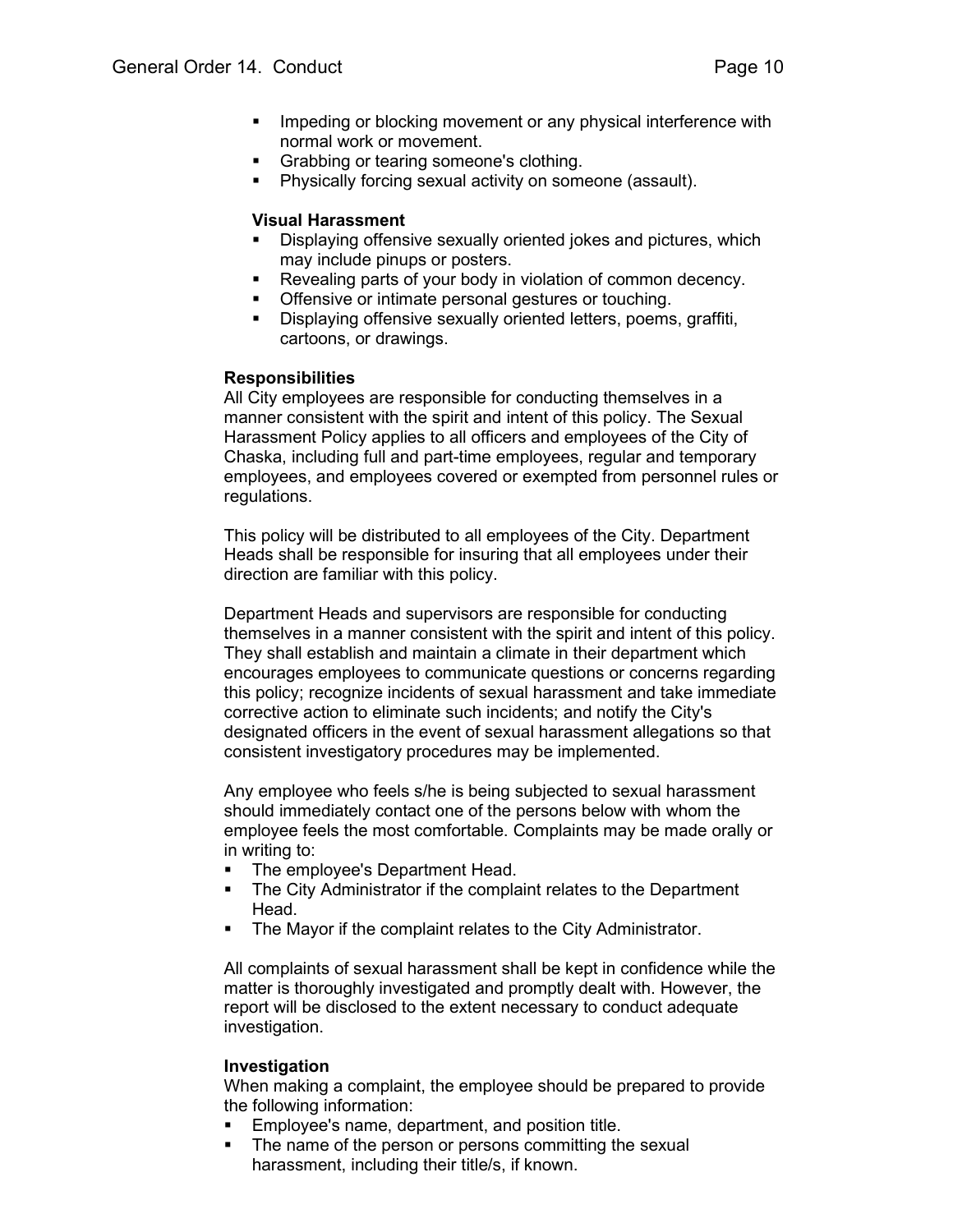- The specific nature of the sexual harassment, how long it has gone on, and any employment action (demotion, failure to promote, dismissal, refusal to hire, transfer, etc.) taken against the complaint as a result of the harassment.
- **Witnesses to the harassment.**
- **Whether the complainant has previously reported or discussed such** harassment and if so, when, to whom, or with whom.

When an allegation of sexual harassment is made by any employee, the person to whom the complaint is made shall immediately prepare a written report of the complaint according to the preceding section and submit it to the City Administrator, or in the event the sexual harassment complaint is against the City Administrator, to the Mayor.

The City Administrator is the person designed by the City to be the investigator or complaints of sexual harassment. The City Administrator may delegate the investigation to another City employee at his/her discretion. In the event the sexual harassment complaint is against the City Administrator, the investigator shall be a person appointed by the Mayor.

#### Corrective action

- Involving Employees
	- $\circ$  Based upon the written report, the City Administrator shall, within a reasonable period of time, determine whether the conduct of the person against whom a complaint of sexual harassment has been made constitutes sexual harassment. In making that determination, the City Administrator shall look at the report as a whole and at the totality of circumstances, including the nature of the conduct in question, the contest in which the conduct, if any, occurred, and the conduct of the person complaining of sexual harassment. The determination of whether sexual harassment occurred shall be made on a case-by-case basis.
	- $\circ$  If the City Administrator determines that the complaint of sexual harassment is founded, s/he shall take immediate and appropriate disciplinary action against the employee guilty of sexual harassment, consistent with his or her authority under the municipal charter, ordinances, rules, or regulations pertaining to employee discipline.
	- $\circ$  The disciplinary action shall be consistent with the nature and severity of the offense, the rank of the employee and any other factors the City Administrator deems appropriate, including but not limited to, the effect of the offense on employee morale, public perception of the offense, and the light in which it casts the City. A determination of the level of disciplinary action shall also be made on a case-by-case basis.
	- $\circ$  A written record of disciplinary action taken shall be kept, including verbal reprimands.

#### Involving the City Administrator

 $\circ$  Upon receipt of a report on the investigation of a complaint of sexual harassment against the City Administrator, the Mayor shall present the report to the City Council in a closed meeting. If the City Council determines that the complaint of sexual harassment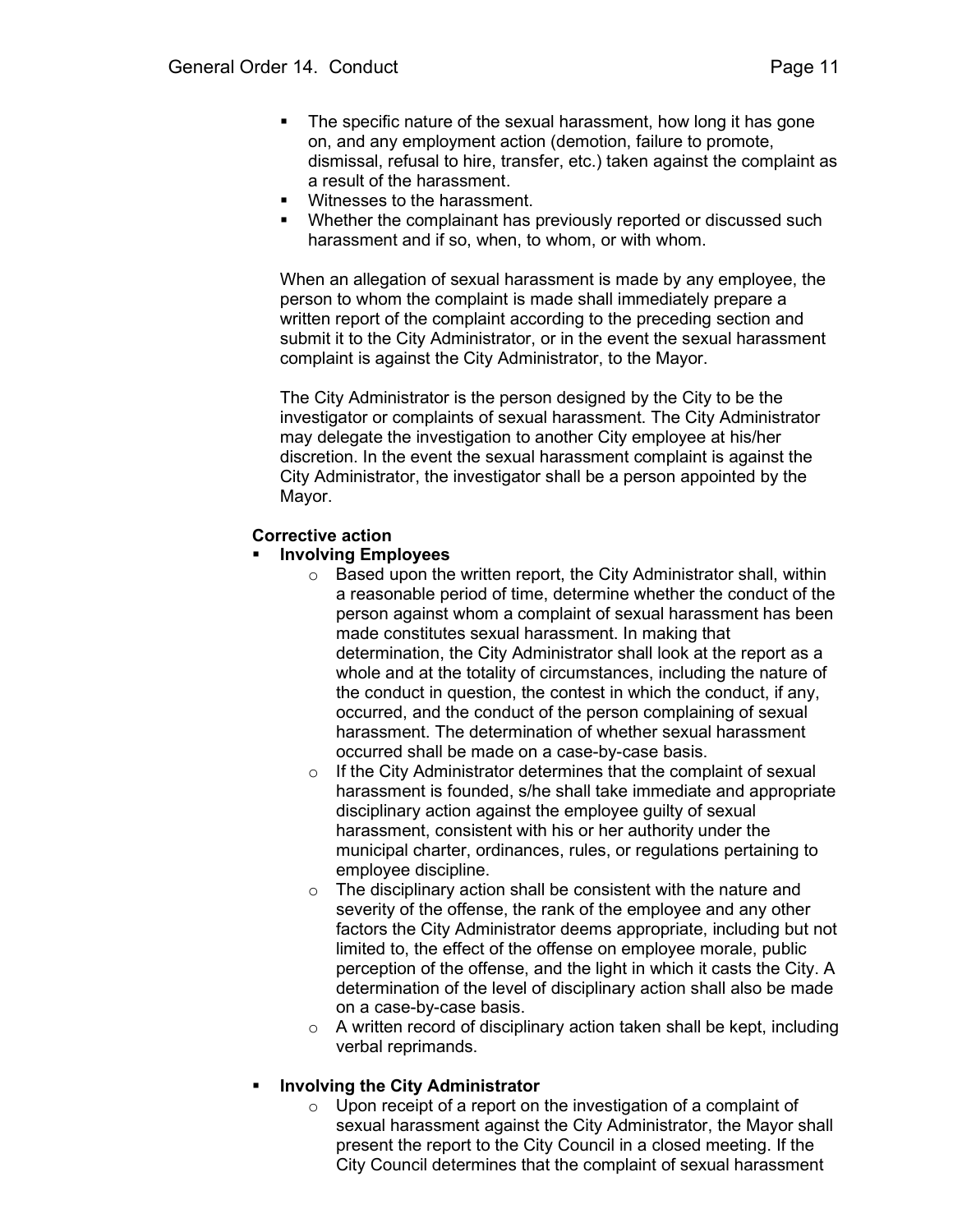is founded, it may discipline the City Administrator consistent with its authority under the municipal charter, ordinances, resolutions, rules and agreements governing discipline of the City Administrator.

### **EXECUTE:** Involving Non-Employees

In cases of sexual harassment committed by a non-employee against a City employee in the workplace, the City Administrator shall take all lawful steps to halt the sexual harassment.

#### Obligation of Employees

- **Employees are not only encouraged to report instances of sexual** harassment, they are obligated to report instances of sexual harassment. Sexual harassment exposes the City to liability, and it is part of each employee's job to reduce the City's exposure to liability.
- **Employees are obligated to cooperate in every investigation of sexual** harassment. This includes, but is not limited to, coming forward with evidence which may be favorable or unfavorable to the accused person, as well as, fully and truthfully making a written report or verbally answering questions when required to do so by an investigator during the course of an investigation of sexual harassment.
- **Employees are also obligated to refrain from filing bad faith complaints of** sexual harassment.
- Disciplinary action may also be taken against any employee who fails to report instances of sexual harassment, or who fails or refuses to cooperate in the investigation of a complaint of sexual harassment, or who files a complaint of sexual harassment in bad faith.

Retaliation - The City prohibits retaliation against the person making the complaint of sexual harassment, witnesses, or any other persons connected with the investigation. Individuals who engage in retaliation will be subject to immediate discipline up to and including termination.

#### 14.3.10 Improper Care For Property

Officers shall utilize department equipment only for its intended purpose, in accordance with established departmental procedures, and shall not abuse, damage or lose department equipment. All department equipment issued to officers shall be maintained in proper order.

#### 14.3.11 Unauthorized Use of Time

Neglect of Duty - Officers shall not play games, watch television or movies, or otherwise engage in entertainment while on duty except as may be required in the performance of duty. They shall not engage in any activities or personal business which would cause them to neglect or be inattentive to duty.

Reporting for Duty - Officers shall report for duty at the time and place required by assignment or orders and shall be physically and mentally fit to perform their duties. They shall be properly equipped and cognizant of information required for the proper performance of duty, so that they may immediately assume their duties. Judicial subpoenas shall constitute an order to report for duty under this section.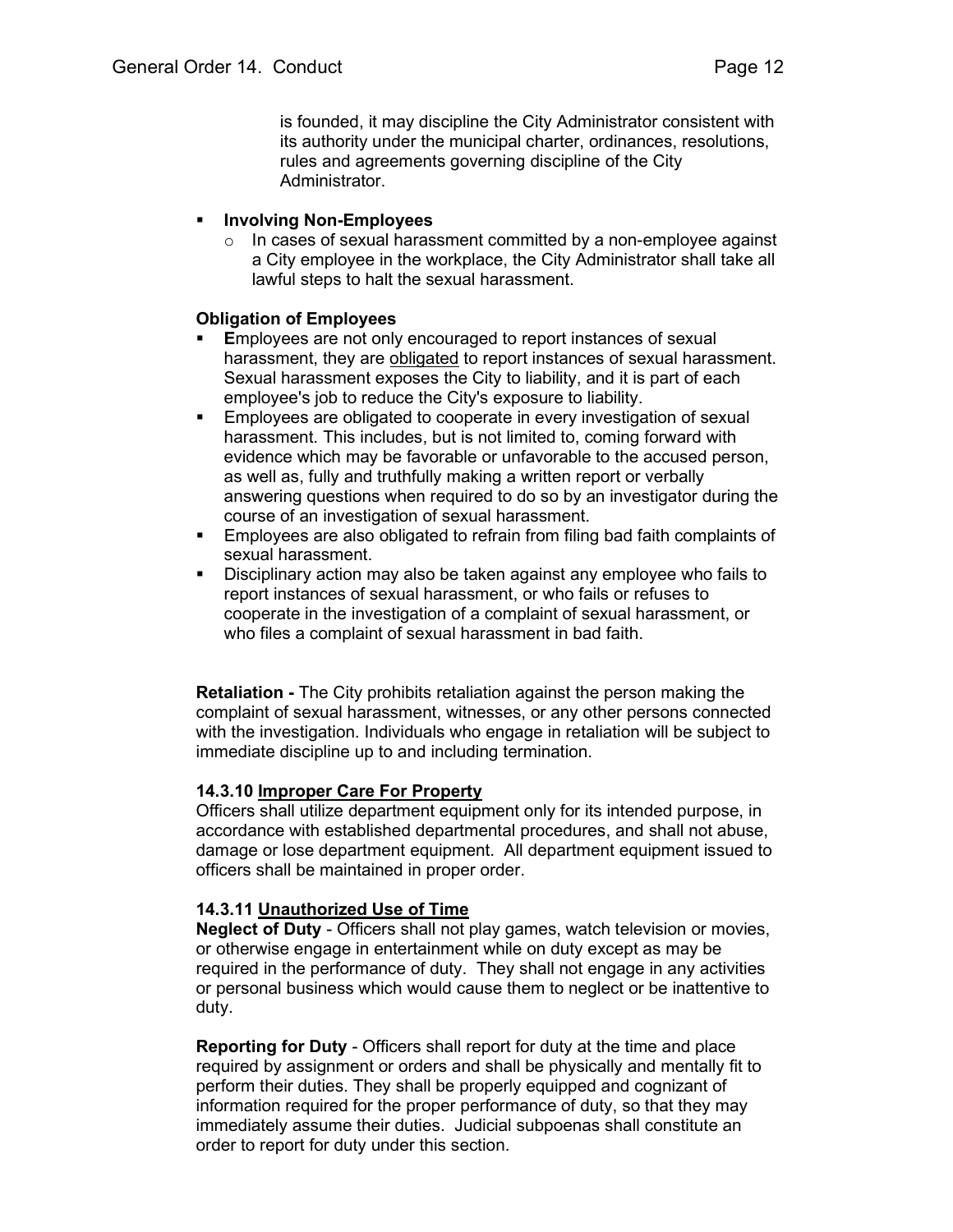Sleeping on Duty - Officers shall remain awake awhile on duty. If unable to do so, they shall so report to their superior officer who shall determine the proper course of action.

Leaving Duty Post - Officers shall not leave their assigned duty stations during a tour of duty except when authorized by proper authority.

## 14.3.12 Labor Activity

- Officers have the right to join labor organizations.
- Officers shall not engage in any strike
- "Strike" includes:
	- $\circ$  the concerted failure to report to duty
	- o willful absence from one's position
	- o unauthorized holidays
	- $\circ$  sickness unsubstantiated by a physician's statement
	- $\circ$  the stoppage of work
	- $\circ$  abstinence in whole or in part from the full, faithful and proper performance of the duties of employment for the purposes of inducing, influencing or coercing a change in conditions, compensation, rights, privileges or obligations of employment.

## 14.3.13 Improper Processing of Property and Evidence

Officers shall not convert to their own use, manufacture, conceal, falsify, destroy, remove, tamper with or withhold any property or evidence in connection with an investigation or other police action, except in accordance with established departmental procedures.

#### 14.3.14 Public Statements and Appearances

Officers shall not address public gatherings, appear on radio or television, prepare any articles for publication, act as correspondents to a newspaper or a periodical, release or divulge investigative information, or any other matters of the department while holding themselves out as representing the department in such matters without proper authority. Officers may lecture "police" or other related subjects only with the prior approval of the Chief.

#### 14.4 UNBECOMING CONDUCT

#### 14.4.1 Unbecoming Conduct

Officers shall conduct themselves at all times, both on and off duty, in such a manner as to reflect most favorably on the department. Conduct unbecoming an officer shall include that which brings the department into disrepute or reflects discredit upon the officer as a member of the department, or that which impairs the operation or efficiency of the department or officer.

Immoral Conduct - Officers shall maintain a level of moral conduct in their personal and business affairs which is in keeping with the highest standards of the law enforcement profession. Officers shall not participate in any incident involving moral turpitude which impairs their ability to perform as law enforcement officers or causes the department to be brought into disrepute.

Abuse of Process - Officers shall not make false accusations of a criminal or traffic charge.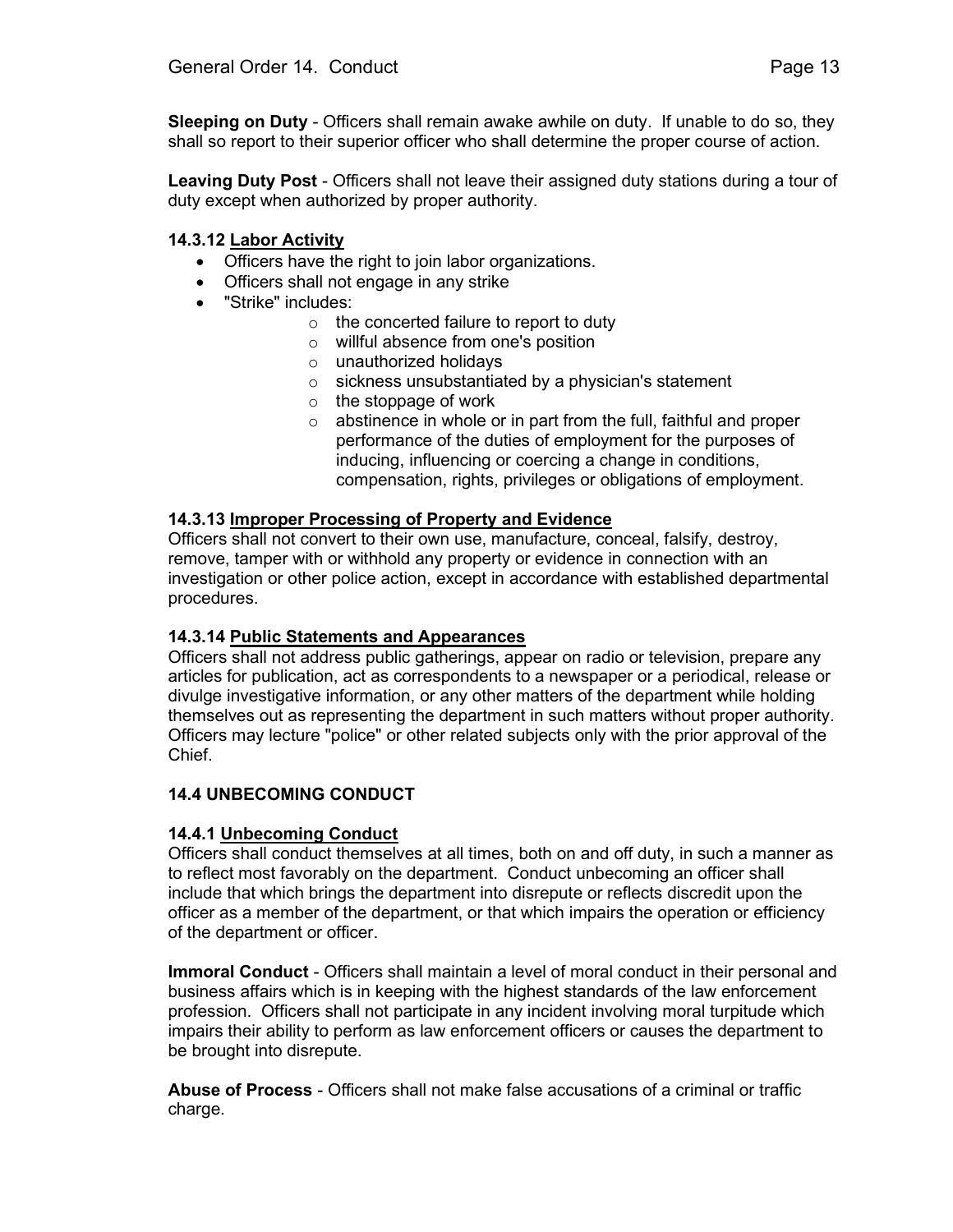Payment of Debts – Officers/employees shall not undertake any financial obligations which they know or should know they will be unable to meet and shall pay all just debts when due. Any isolated instances of financial irresponsibility will not be grounds for discipline except in unusually severe cases. However, repeated instances of financial difficulty may be cause for disciplinary action. Filing for a voluntary bankruptcy petition shall not, by itself, be cause for discipline. Any such bankruptcy filing shall be reported to the Chief of Police immediately. Financial difficulties stemming from unforeseen medical expenses or personal disaster shall not be cause for discipline, provided that a good faith effort to settle all accounts is being undertaken. Officers/employees shall not cosign a note; take on a financial obligation, or loan money to/for any superior officer/supervisor.

Gambling - Officers shall not engage or participate in any form of illegal gambling at any time, except in the performance of duty and while acting under proper and specific orders from a superior officer.

Visiting Prohibited Establishments - Officers shall not knowingly visit, enter or frequent a house of prostitution, gambling house, or establishment wherein the laws of the United States, State of Minnesota, or the ordinances of Chaska are regularly violated except in the performance of duty or while acting under proper and specific orders from a superior officer.

Use of Tobacco - Officers, when in uniform, may use tobacco as long as:

- they are not in formation.
- they do not have to leave their assignment or post for the sole purpose of doing so.
- they are not engaged in traffic direction and control.
- when they are in direct contact with the public, officers must obtain permission to use tobacco from the public with who they are in direct contact.

Associations - Officers shall avoid regular or continuous associations or dealings with persons whom they know, or should know, are persons under criminal investigation or indictment, or who have a reputation in the community or the department for present involvement in felonious or criminal behavior, except as necessary to the performance of official duties, or where unavoidable because of other personal relationships of the officers.

Dissemination of Information - Officers shall treat the official business of the department as confidential. Information regarding official business shall be disseminated only to those for who it is intended, in accordance with established departmental procedures. Officers may remove or copy official records or reports from the police installation only in accordance with established departmental procedures. Officers shall not divulge the identity of persons giving confidential information except as authorized by proper authority.

Intervention - Officers shall not interfere with cases being handled by other officers of the department or by any other governmental agency unless:

- Ordered to intervene by a superior officer,
- The intervening officer believes beyond a reasonable doubt that a manifest injustice would result from failure to take immediate action.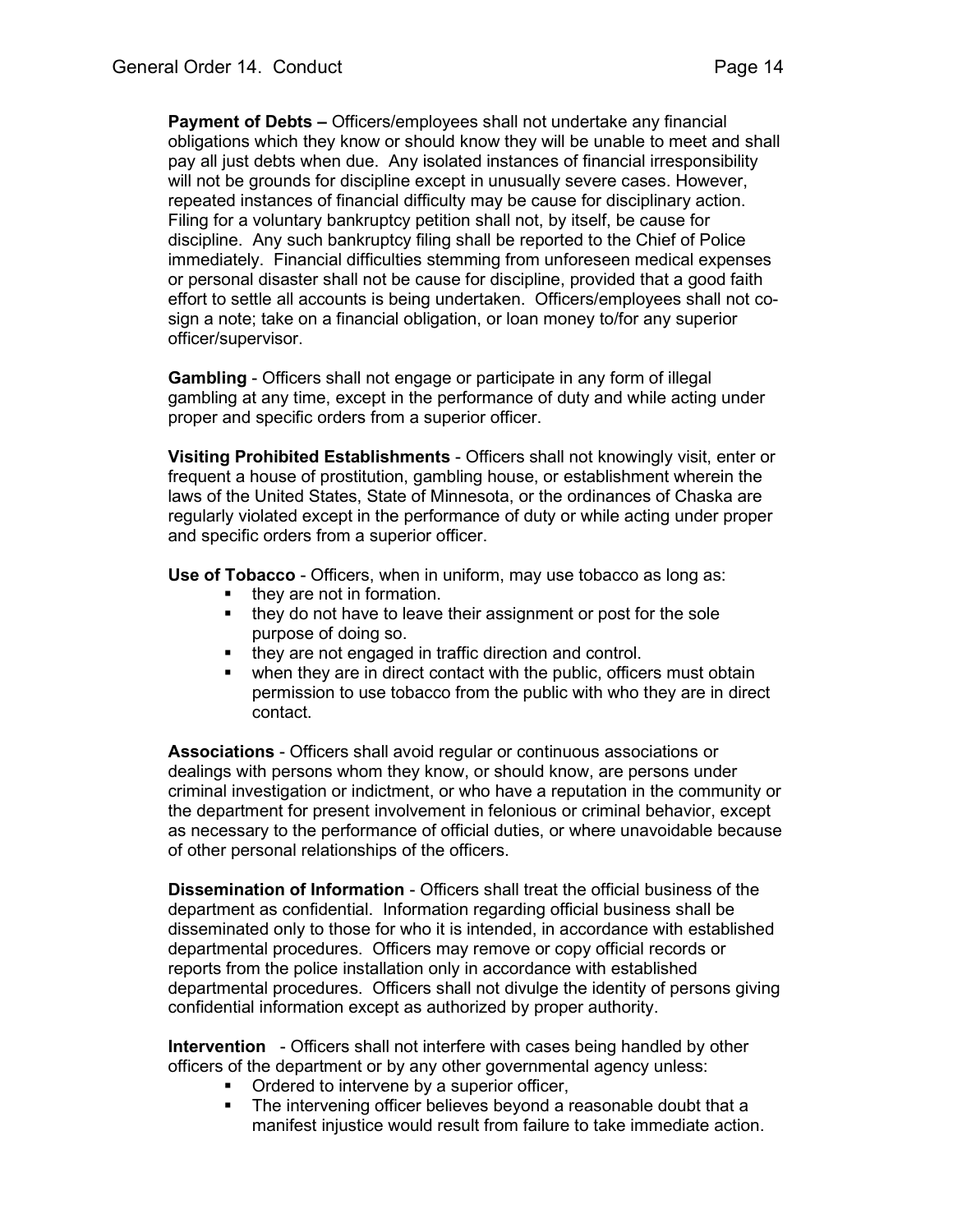Officers shall not undertake any investigation or other official action not part of their regular duties without obtaining permission from their superior officer unless the exigencies of the situation require immediate police action.

Fictitious Illness or Injury Reports - Officers shall not feign illness or injury. falsely report themselves ill or injured or otherwise deceive or attempt to deceive any official of the department as to the condition of their health.

Unauthorized Arrest, Search and Seizure - Officers shall not make any arrest, search or seizure which they know or should know is not in accordance with law and departmental procedures.

## 14.4.2 Unsatisfactory Performance

Officers shall maintain sufficient competency to properly perform their duties and assume the responsibilities of their positions. Officers shall perform their duties in a manner which will maintain the highest standards of efficiency in carrying out the functions and objectives of the department. Unsatisfactory performance may be demonstrated by a lack of knowledge of the application of laws required to be enforced; an unwillingness or inability to perform assigned tasks; the failure to conform to work standards established for the officer's rank, grade, or position; the failure to take appropriate action on the occasion of a crime, disorder, or other condition deserving police attention; or absence without leave. In addition to other indicia of unsatisfactory performance, the following will be considered prima facie evidence of unsatisfactory performance: Repeated poor evaluations or a written record of repeated infractions of rules, regulations, directives or orders of the department.

## 14.5 POLITICAL ACTIVITY

## 14.5.1 Permitted Political Activity

- Register and vote in any election.
- **Express opinions as individuals privately and publicly on political** issues and candidates.
- Attend political conventions, rallies, fund-raising functions and similar political gatherings.
- Actively engage in any nonpartisan political functions.
- **Sign political petitions as individuals.**
- Make financial contributions to political organizations.
- Serve as election judges or clerks or in a similar position to perform nonpartisan duties as prescribed by state or local laws.
- Hold membership in a political party and participate in its functions to the extent consistent with the law and consistent with this section.
- Otherwise participate fully in public affairs, except as provided by law, to the extent that such endeavors do not impair the neutral and efficient performance of official duties; or create real or apparent conflicts of interest.

## 14.5.2 Prohibited Political Activity

- **Using their official capacity to influence, interfere with or affect the** results of an election.
- **Becoming candidates for or campaigning for elective public office** without first obtaining a leave of absence to extend during such time that above condition exists.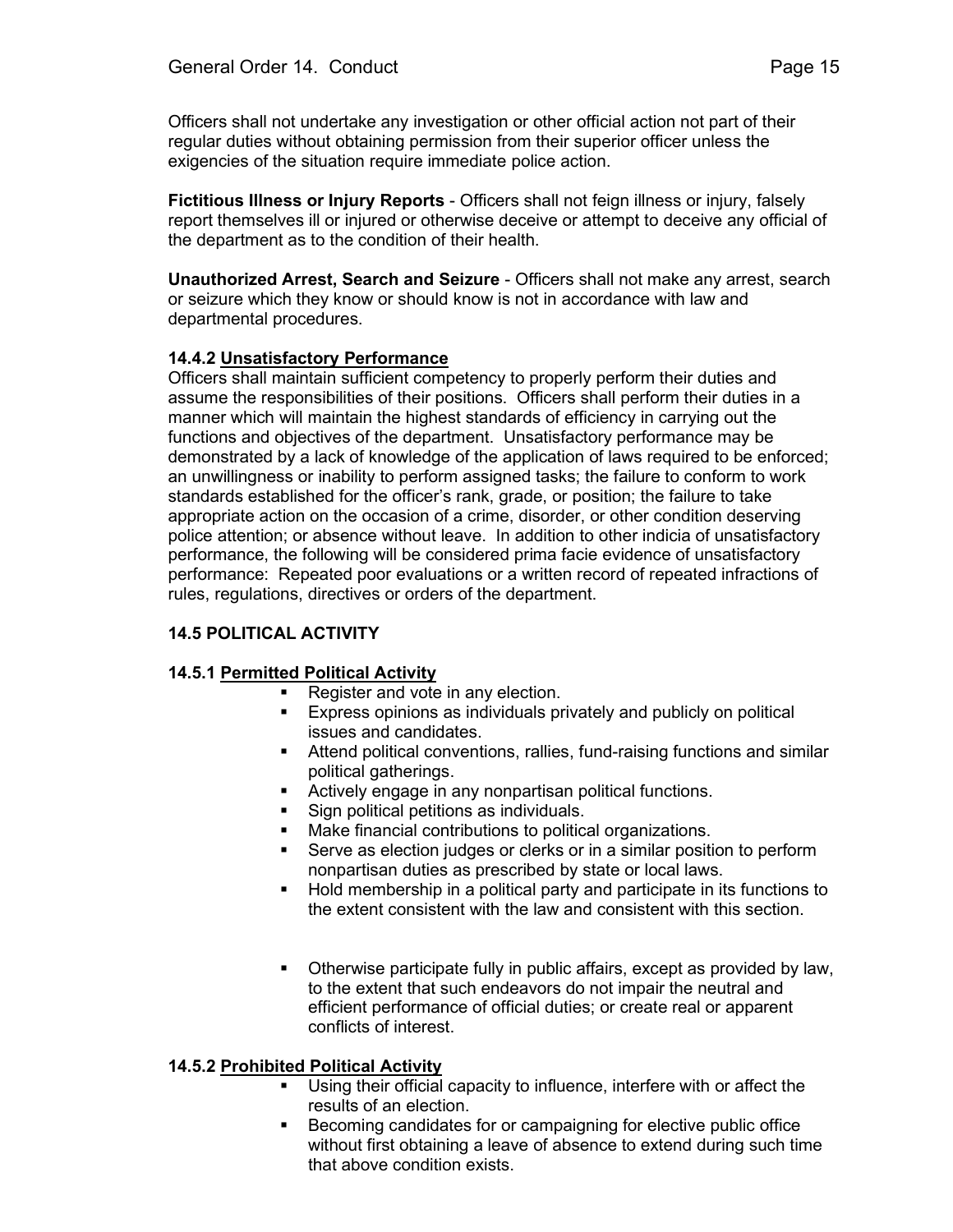- Initiating or circulating a partisan nominating petition in an official capacity.
- Organizing, selling tickets to, or actively participating in a fund-raising function for a partisan political party or candidate in an official capacity.
- Addressing political gatherings in support of, or in opposition to a partisan candidate in an official capacity.

## 14.6 PERSONAL APPEARANCE

Officers on duty shall wear uniforms or other clothing in accordance with established departmental procedures.

#### 14.6.1 Male Employees

- **Hair must be clean, neat and combed. Hair shall not be worn longer** than the top of the shirt collar at the back of the neck when standing with the head in a normal posture. The bulk or length of the hair shall not interfere with the normal wearing of all standard headgear.
- **Wigs or hairpieces are permitted if they conform to the above** standards for natural hair.
- Sideburns shall be neatly trimmed, rectangular in shape, and shall not extend below the ear lobe.
- Neatly trimmed mustaches are permitted. Styles such as handlebars or Fu Manchu mustaches are prohibited.
- Neatly trimmed beards are permitted. The beard must be symmetrical, must not protrude more than one half inch from the skin and must be clean-shaven at the neckline. An officer must advise his supervisor prior to beginning a new beard.

## 14.6.2 Female Employees

- Hair must be clean, neat and combed. The bulk or length of the hair shall not interfere with the normal wearing of all standard headgear.
- Wigs or hairpieces are permitted if they conform to the above standards for natural hair.

## 14.6.3 Exceptions to Personal Appearance Standards

 Except when acting under proper and specific orders from a superior officer, officers on duty shall maintain a neat, well-groomed appearance and shall style their hair according to above requirements.

## 14.6.4 Body Art

 The display of body art, tattoo, brand, intentional scarring and/or mutilation regardless of its location or size, is prohibited while on duty, in uniform or while representing the department in any official capacity. No exceptions to this directive will be made without authorization from the Chief of Police or the Chief of Police's designee.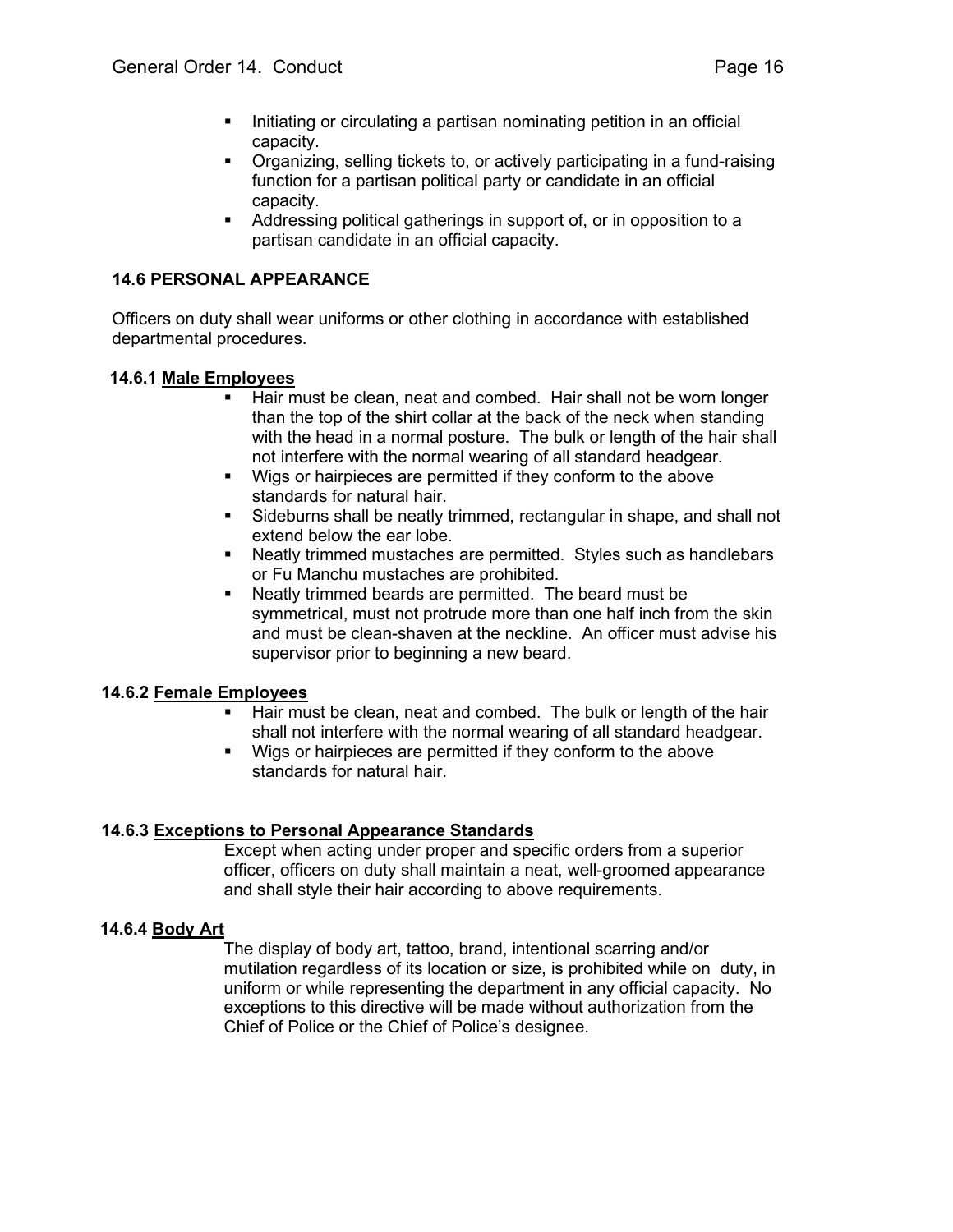## 14.7 CONDUCT UNBECOMING A POLICE OFFICER

#### 14.7.1 Purpose

To comply with state mandate requiring that all police agencies adopt a Conduct Unbecoming a Peace Officer Policy which is identical or substantially similar to the POST model policy by July 12, 1996.

#### 14.7.2 Policy

Law enforcement effectiveness depends upon community respect and confidence. Conduct which detracts from this respect and confidence is detrimental to the public interest and should be prohibited. The policy of this department is to investigate circumstances suggesting an officer has engaged in unbecoming conduct and impose disciplinary action when appropriate.

#### 14.7.3 Scope

This policy applies to all officers of this agency engaged in official duties, whether within or outside of the territorial jurisdiction of this agency. Unless otherwise noted, this policy also applies to off duty conduct as well. Conduct not mentioned under a specific rule, but which violates a general principle is prohibited.

This policy is organized into eight principles governing conduct unbecoming an officer. Each principle is followed by the rationale explaining the principle and a set of rules.

#### 14.7.4 Principle One

Peace Officers shall conduct themselves, whether on or off duty, in accordance with the Constitution of the United States, the Minnesota Constitution, and all applicable laws, ordinances and rules enacted or established pursuant to legal authority.

Rationale - Peace officers conduct their duties pursuant to a grant of limited authority from the community. Therefore, officers must understand the laws defining the scope of their enforcement powers. Peace officers may only act in accordance with the powers granted to them.

#### Rules

- Peace officers shall not knowingly exceed their authority in the enforcement of the law.
- Peace officers shall not knowingly disobey the law or rules of criminal procedure in such areas as interrogation, arrest, detention, searches, seizures, use of informants and preservation of evidence.
- Peace officers shall not knowingly restrict the freedom of individuals, whether by arrest or detention, in violation of the Constitutions and laws of the United States and the State of Minnesota.
- Peace officers, whether on or off duty, shall not knowingly commit any criminal offense under any laws of the United States or any state or local jurisdiction in which the officer is present, except where permitted in the performance of duty under proper authority.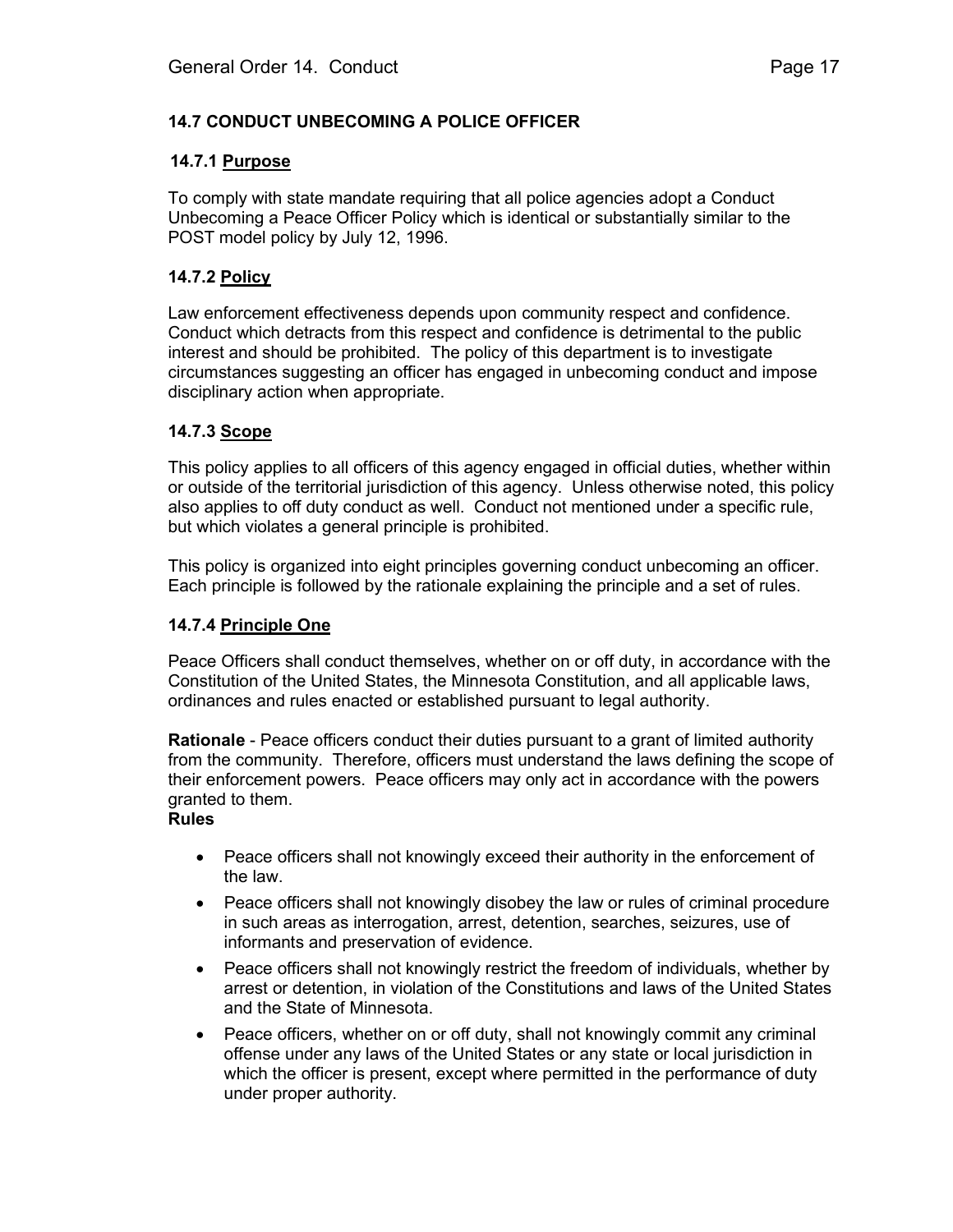## 14.7.5 Principle Two

Peace officers shall refrain from any conduct in an official capacity that detracts from the public's faith in the integrity of the criminal justice system.

Rationale - Community cooperation with the police is a product of its trust that officers will act honestly and with impartiality. The peace officer, as the public's initial contact with the criminal justice system, must act in a manner that instills such trust.

## Rules

- **Peace officers shall carry out their duties with integrity, fairness and** impartiality.
- Peace officers shall not knowingly make false accusations of any criminal, ordinance, traffic or other law violation. This provision shall not prohibit the use of deception during criminal investigations or interrogations as permitted under law.
- **Peace officers shall truthfully, completely and impartially report, testify** and present evidence, including exculpatory evidence, in all matters of an official nature.
- **Peace officers shall take no action knowing it will violate the** constitutional rights of any person.
- Peace officers must obey lawful orders; but must refuse to obey any orders the officer knows would require the officer to commit an illegal act. If in doubt as to the clarity of an order, the officer shall, if feasible, request the issuing officer to clarify the order. An officer refusing to obey an order shall be required to justify his or her actions.
- **Peace officers learning of conduct or observing conduct which is in** violation of any law or policy of this department shall take necessary action and report the incident to the officer's immediate supervisor, who shall forward the information to the chief law enforcement officer. If the misconduct is committed by the officer's immediate supervisor, the officer shall report the incident to the immediate supervisor's supervisor.

## 14.7.6 Principle Three

Peace officers shall perform their duties and apply the law impartially and without prejudice or discrimination.

Rationale - Law enforcement effectiveness requires public trust and confidence. Diverse communities must have faith in the fairness and impartiality of their police. Peace officers must refrain from fostering disharmony in their communities based upon diversity, and perform their duties without regard to race, color, creed, religion, national origin, sex, marital status, status with regard to public assistance, disability, sexual orientation or age.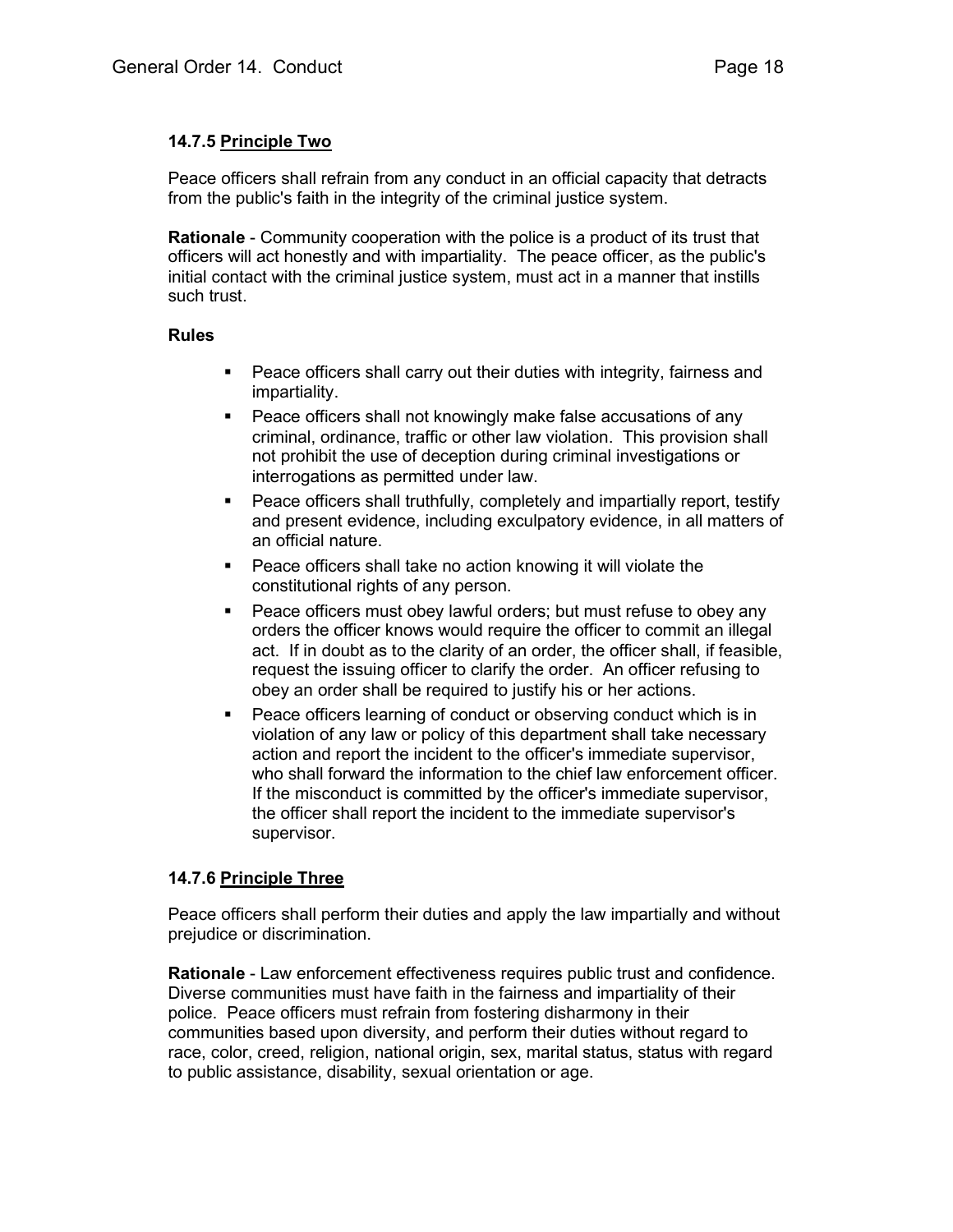#### Rules

- Peace officers shall provide every person in our society with professional, effective and efficient law enforcement services.
- Peace officers shall not express, whether by act, omission or statement, prejudice concerning race, color, creed, religion, national origin, sex, marital status, status with regard to public assistance, disability, sexual orientation or age.

## 14.7.7 Principle Four

Peace officers shall not, whether on or off duty, exhibit any conduct which discredits themselves or their department or otherwise impairs their ability or that of other officers or the department to provide law enforcement services to the community.

Rationale - A peace officer's ability to perform his or her duties is dependent upon the respect and confidence communities have for the officer and law enforcement officers in general. Peace officers must conduct themselves in a manner consistent with the integrity and trustworthiness expected of them by the public.

#### Rules

- Peace officers shall not consume alcoholic beverages or chemical substances, while on duty, except as permitted in the performance of official duties, and under no circumstances while in uniform, except as provided below.
- Peace officers shall not consume alcoholic beverages to the extent the officer would be rendered unfit for the officer's next scheduled shift. A peace officer shall not report for work with the odor of an alcoholic beverage on the officer's breath.
- Peace officers shall not use narcotics, hallucinogens, or other controlled substances except when legally prescribed. When medications are prescribed, the officer shall inquire of the prescribing physician whether the medication will impair the officer in the performance of the officer's duties. The officer shall immediately notify the officer's supervisor if a prescribed medication is likely to impair the officer's performance during the officer's next scheduled shift.
- Peace officers, while on duty, shall not commit any act which, as defined under Minnesota law, constitutes sexual harassment, including but not limited to, making unwelcome sexual advances, requesting sexual favors, engaging in sexually motivated physical contact or other verbal or physical conduct or communication of a sexual nature.
- Peace officers, while off duty, shall not engage in any conduct which the officer knows, or reasonably should know, constitutes an unwelcome sexual advance or request for sexual favor, or unwelcome sexually motivated physical contact or other unwelcome verbal or physical conduct or communication of a sexual nature.
- Peace officers shall not commit any acts which, as defined under Minnesota law, constitute sexual assault or indecent exposure. Sexual assault does not include a frisk or other search done in accordance with proper police procedures.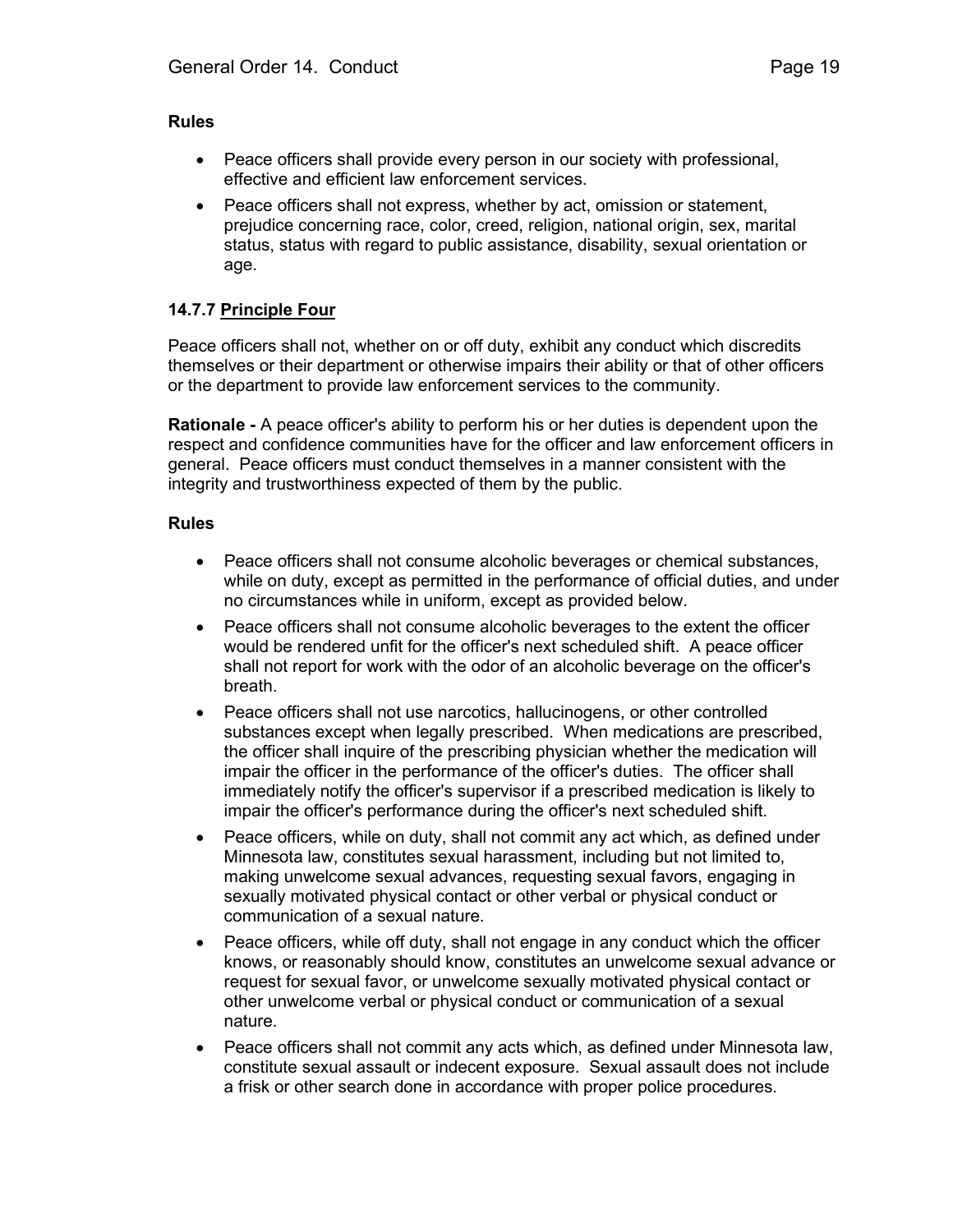- Peace officers shall not commit any acts which, as defined under Minnesota law, constitute (1) domestic abuse, or (2) the violation of a court order restraining the officer from committing an act of domestic abuse or harassment, having contact with the petitioner, or excluding the peace officer from the petitioner's home or workplace.
- Peace officers shall not, in the course of performing their duties, engage in any sexual contact or conduct constituting lewd behavior, including but not limited to, showering or receiving a massage in the nude, exposing themselves or otherwise making physical contact with the nude or partially nude body of any person, except as pursuant to a written policy of the department.
- Peace officers shall avoid regular personal associations with persons who are known to engage in criminal activity where such associations will undermine the public trust and confidence in the officer or department. This rule does not prohibit those associations that are necessary to the performance of official duties, or where such associations are unavoidable because of the officer's personal or family relationships.

# 14.7.8 Principle Five

Peace officers shall treat all members of the public courteously and with respect.

Rationale - Peace officers are the most visible form of local government. Therefore, peace officers must make a positive impression when interacting with the public and each other.

## Rules

- Peace officers shall exercise reasonable courtesy in their dealings with the public, fellow officers, superiors and subordinates.
- No peace officer shall ridicule, mock, deride, taunt, belittle, willfully embarrass, humiliate, or shame any person to do anything reasonably calculated to incite a person to violence.
- Peace officers shall promptly advise any inquiring citizen of the department's complaint procedure and shall follow the established departmental policy for processing complaints.

## 14.7.9 Principle Six

Peace officers shall not compromise their integrity, nor that of their department or profession, by accepting, giving or soliciting any gratuity which could be reasonably interpreted as capable of influencing their official acts or judgments, or by using their status as a peace officer for personal, commercial, or political gain.

Rationale - For a community to have faith in its peace officers, officers must avoid conduct that does or could cast doubt upon the impartiality of the individual officer or the department.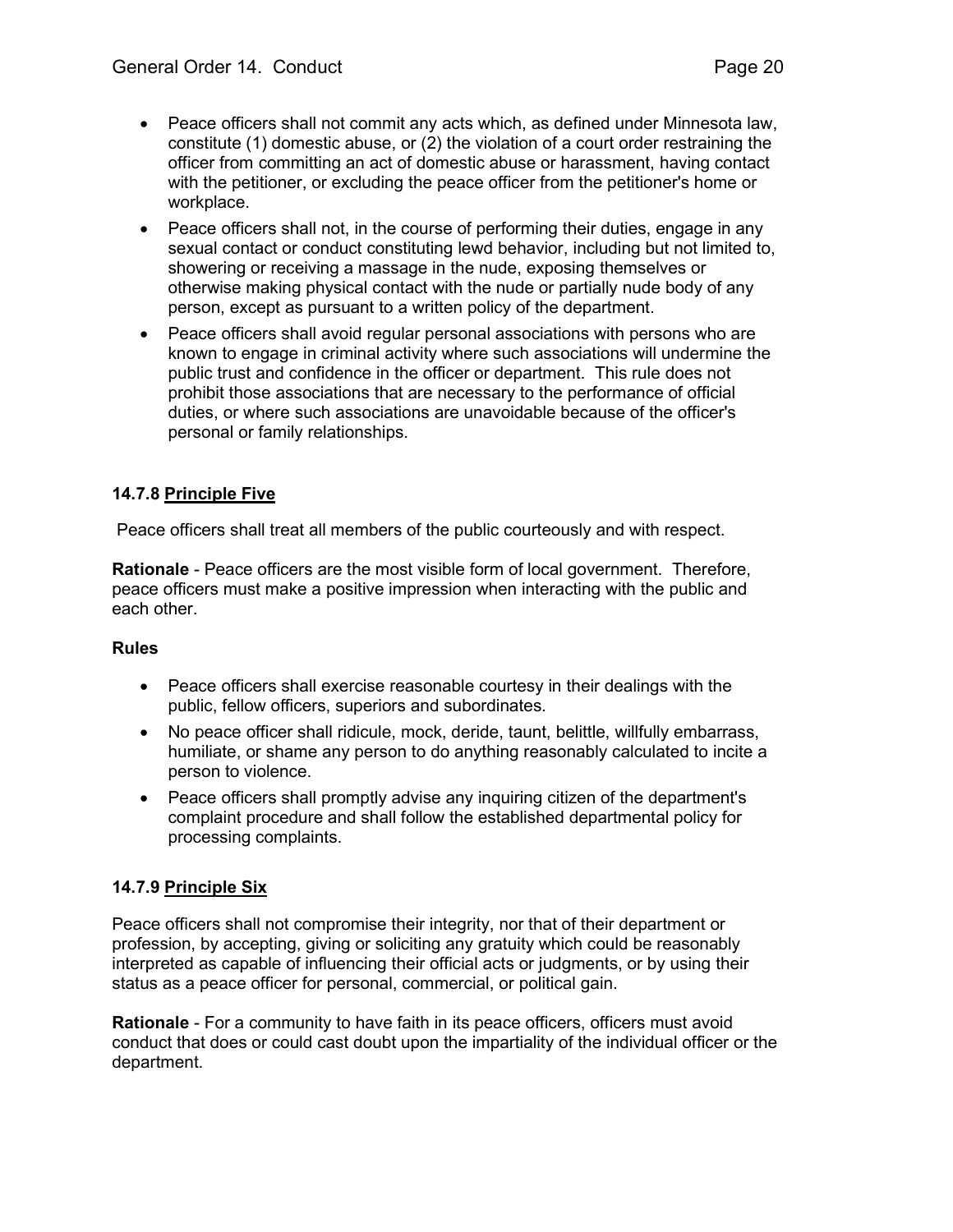### Rules

- Peace officers shall not use their official position, identification cards or badges: (1) for personal or financial gain, for themselves or another person; (2) for obtaining privileges not otherwise available to them except in the performance of duty; and (3) avoiding consequences of unlawful or prohibited actions.
- Peace officers shall not lend to another person their identification cards or badges or permit these items to be photographed or reproduced without approval of the chief law enforcement officer.
- Peace officers shall refuse favors or gratuities which could be reasonably interpreted as capable of influencing official acts or judgments.
- Unless required for the performance of official duties, peace officers shall not, while on duty, be present at establishments that have the primary purpose of providing sexually oriented adult entertainment. This rule does not prohibit officers from conducting walk-throughs of such establishments as part of regular assigned duties.
- Peace officers shall:
	- $\circ$  not authorize the use of their names, photographs or titles in a manner that identifies the officer as an employee of this department in connection with advertisements for any product, commodity or commercial enterprise;
	- $\circ$  maintain a neutral position with regard to merits of any labor dispute, political protest, or other public demonstration while acting in an official capacity;
	- o not make endorsements of political candidates, while on duty, or while wearing the department's official uniform.

This section does not prohibit officers from expressing their views on existing, proposed or pending criminal justice legislation in their official capacity.

None of these rules shall prevent officers from engaging in the free expression of political speech in their capacities as private citizens, or the rights of police fraternal or labor organizations to endorse political candidates or express views on political issues or other matters of public concern.

## 14.7.10 Principle Seven

Peace officers shall not compromise their integrity, nor that of their department or profession, by taking or attempting to influence actions when a conflict of interest exists.

**Rationale** - For the public to maintain its faith in the integrity and impartiality of peace officers and their departments, officers must avoid taking or influencing official actions where the officer's actions would or could conflict with the officer's appropriate responsibilities.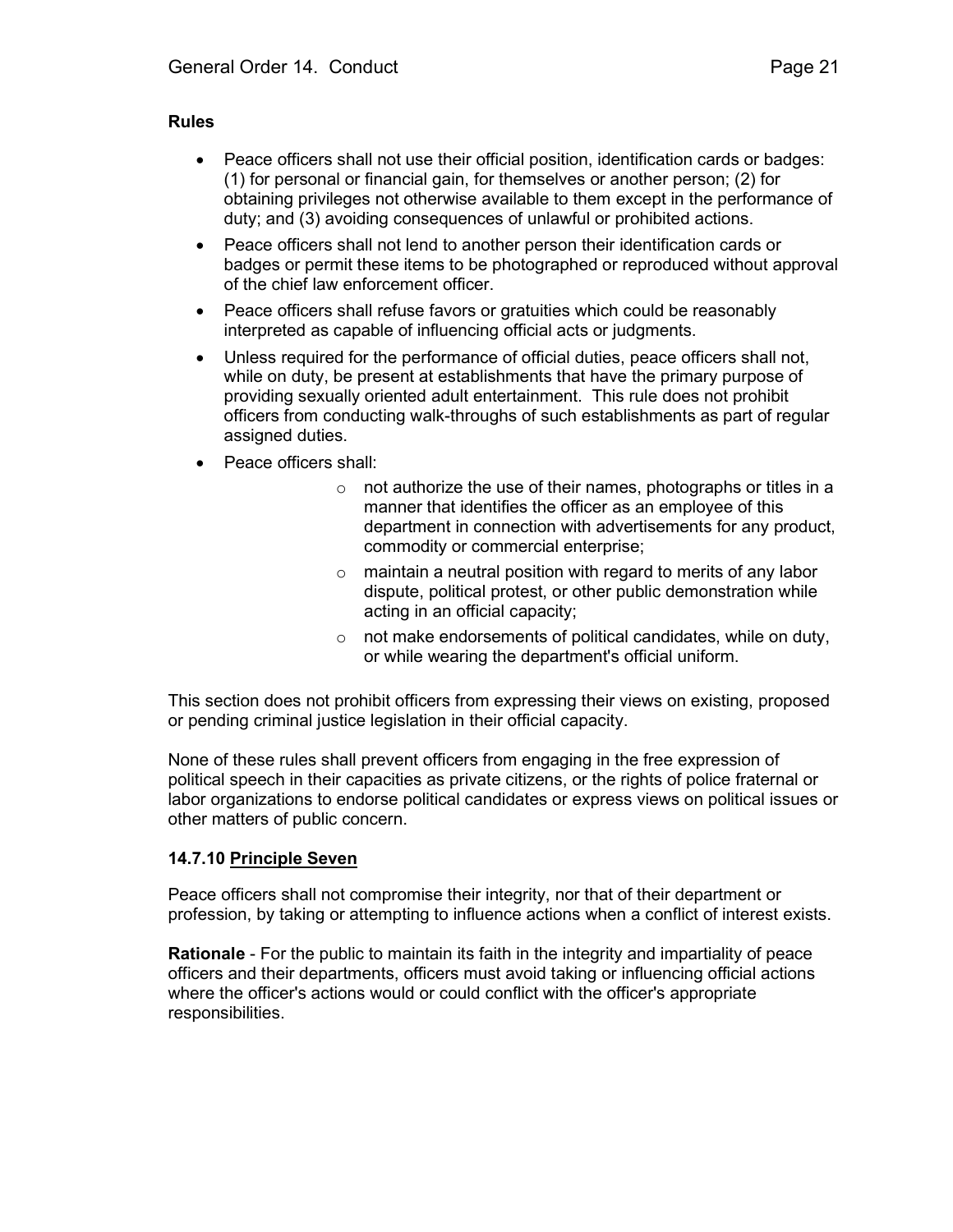## Rules

- **Peace officers shall, unless required by law or policy, refrain from** becoming involved in official matters, or influencing actions of other peace officers in official matters, impacting the officer's immediate family, relatives, or persons with whom the officer has or has had a significant personal relationship.
- **Peace officers shall, unless required by law or policy, refrain from** acting or influencing official actions of other peace officers in official matters impacting persons with whom the officer has or has had a business or employment relationship.
- Peace officers shall not use the authority of their position as peace officers, or information available to them due to their status as peace officers, for any purpose of personal gain including, but not limited to, initiating or furthering personal and / or intimate interactions of any kind with persons with whom the officer has had contact while on duty.
- **Peace officers shall not engage in any off-duty employment if the** position compromises or would reasonably tend to compromise the officer's ability to impartially perform the officer's official duties.

# 14.7.11 Principle Eight

Peace officers shall observe the confidentiality of information to them due to their status as peace officers.

Rationale - Peace officers are entrusted with vast amounts of private and personal information, or access thereto. Peace officers must maintain the confidentiality of such information to protect the privacy of the subjects of that information, and to maintain public faith in the officer and department's commitment to preserving such confidences.

## Rules

- Peace officers shall not knowingly violate any legal restriction for the release or dissemination of information.
- Peace officers shall not, except in the course of official duties or as required by law, publicly disclose information likely to endanger or embarrass victims, witnesses or complainants.
- **Peace officers shall not divulge the identity of persons giving** confidential information except as required by law or department policy.

## 14.7.12 Application

Any disciplinary actions arising from violations of this policy shall be investigated in accordance with Minnesota Statute 626.89, Peace Officer Discipline Procedures Act and the law enforcement agency's policy on Allegations of Misconduct as required by POST Board Rules, Minn. R. pt. 6700.2000 to 6700.2600.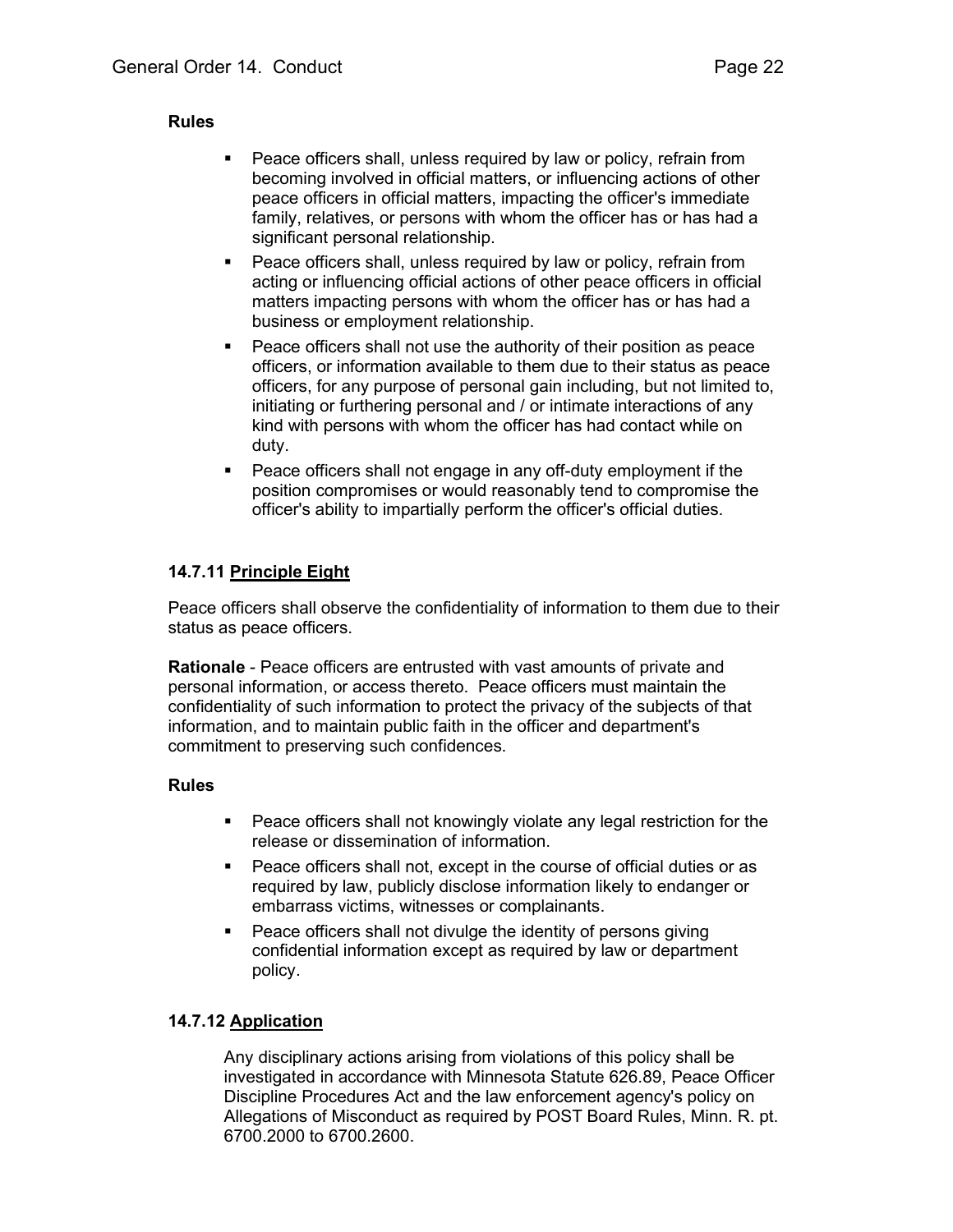## 14.8 CONDUCT THAT MAY RESULT IN DISCIPLINE

The following causes for disciplinary action constitute a portion of the disciplinary standards of this department. This list is not intended to cover every possible type of misconduct and does not preclude the recommendation of disciplinary action for specific action or inaction that is detrimental to efficient department service.

## 14.8.1 Employee Conduct

Employees shall conduct themselves, whether on- or off-duty, in accordance with the Constitution of the United States, the Minnesota Constitution, and all applicable laws, ordinances and rules enacted or established pursuant to legal authority.

Any of the following actions may be deemed sufficient cause for the discipline, discharge, suspension, demotion or removal of any employee:

a) Failure to abide by the standards of ethical conduct for employees, including fraud in securing appointment or hire.

b) Activity that is incompatible with an employee's conditions of employment established by law or that violates a provision of any agreement or contract.

c) Violation of any rule, order, requirement or the failure to follow instructions contained in Department or City manuals.

d) Willful disobedience to any legal order properly issued by any superior officer of the Department.

e) Willful neglect of duty, including failure or refusal to perform a known mandatory, nondiscretionary, ministerial duty of the office or employment within the time or in the manner required by law to perform (Minn. Stat. § 609.43 (1)).

f) Making public any active investigation other data classified as not public of the Department to any unauthorized person.

g) Unreasonable and unwarranted violence to a person encountered or person under arrest.

h) Under pretense or color of official authority intentionally and unlawfully injures another in the other's person, property or rights (Minn. Stat. § 609.43 (3)).

i) Use of obscene, profane or derogatory language while on-duty or in uniform.

j) Unauthorized attendance while on-duty at official legislative or political sessions or functions.

k) Willful and inexcusable destruction or loss of Department property.

l) Violations of federal, state, local or administrative laws that are willful or inexcusable or involve moral turpitude, including violations of Minn. R. Ch. 6700.1600.

m) Commits any act in an official capacity knowing it is excess of authority or forbidden by law (Minn. Stat. § 609.43 (2))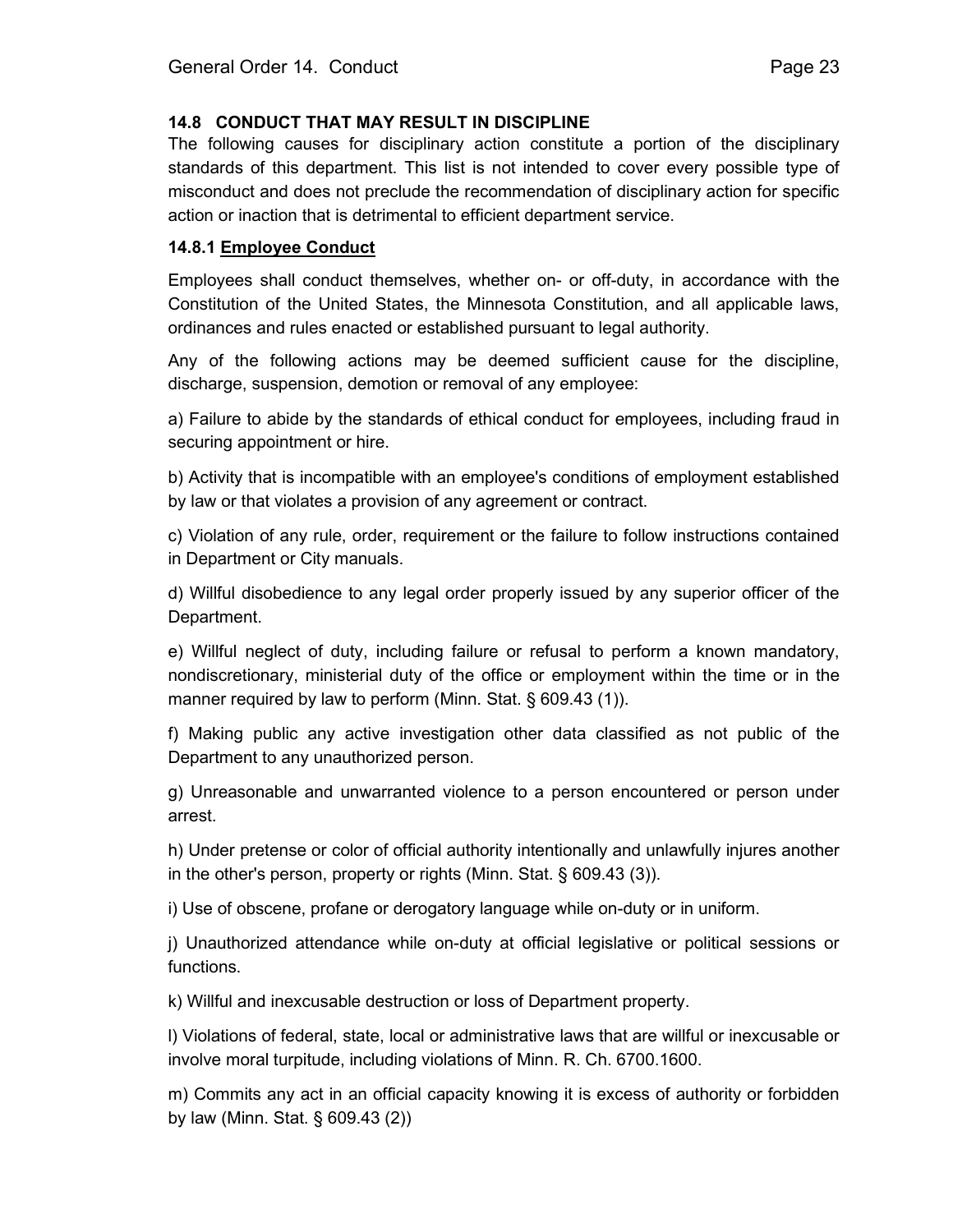n) Any on- or off-duty conduct that any employee knows or reasonably should know is unbecoming a member of the Department or that is contrary to good order, efficiency or morale, disgraceful or that tends to reflect unfavorably upon the Department or its members.

## 14.8.2 Attendance

a) Leaving the job to which assigned during duty hours without reasonable excuse and proper permission and approval.

b) Tardiness on scheduled day(s) of work.

c) Failure to report to work or to place of assignment at time specified and fully prepared to perform duties without reasonable excuse.

d) Failure to notify the Department of any change in residence address, home phone number or emergency contact information.

e) Unauthorized absence from duty or abuse of leave privileges.

## 14.8.3 General Conduct

a) Any failure or refusal of an employee to properly perform the function and duties of an assigned position.

b) Unauthorized or unlawful fighting, threatening or attempting to inflict unlawful bodily injury on another.

c) Initiating any civil action for recovery of any damages or injuries incurred in the course and scope of employment without first notifying the Chief of Police of such action.

d) Solicitations, speeches or distribution of campaign literature for or against any political candidate or position while on-duty, on Department or City property or while in any way representing him/herself as a member of this department, except as expressly authorized by the Chief of Police.

e) Engaging in political activities during assigned working hours except as expressly authorized by the Chief of Police.

f) Failure to maintain required and current licenses (e.g. driver's license, POST license) and certifications (e.g. first aid).

g) Establishing an inappropriate social relationship with a known victim, witness, suspect or defendant of a case while such case is being investigated or prosecuted as a result of such investigation.

h) Using Department resources in association with any portion of an independent civil action. These resources include, but are not limited to, personnel, vehicles, equipment and non-subpoenaed records.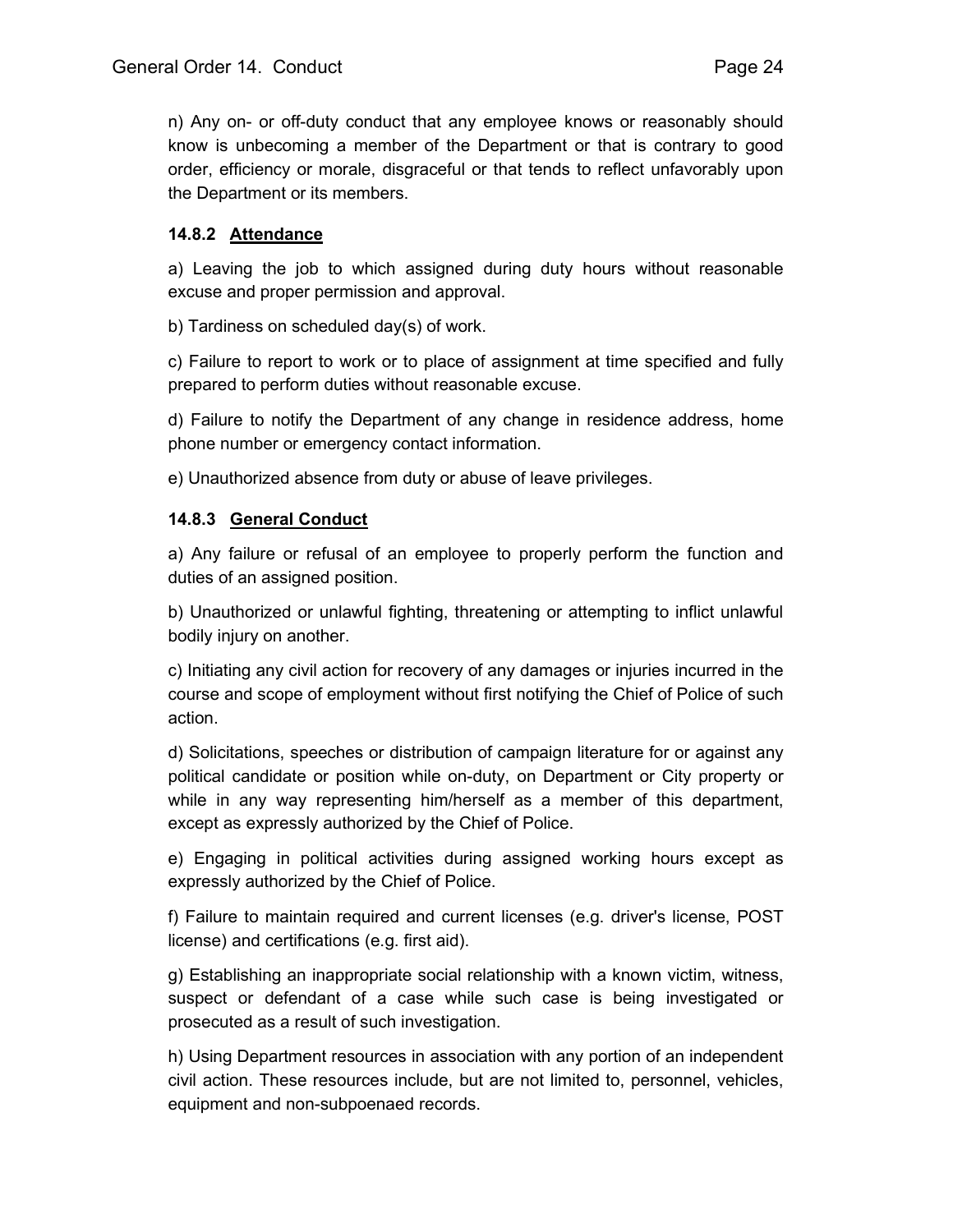i) Unauthorized possession of, loss of or damage to Department property or the property of others; or endangering it through unreasonable carelessness or maliciousness.

j) Failure of any employee to promptly and fully report activities on his/her part or the part of any other employee where such activities may result in criminal prosecution or discipline.

k) Failure of any employee to promptly and fully report activities that have resulted in official contact by any other law enforcement agency.

l) Using or disclosing one's status as an employee with the Department in any way that could reasonably be perceived as an attempt to gain influence or authority for nondepartment business or activity.

m) The use of any not public data obtained or accessed as a result of employment with the department for personal or financial gain or without the express authorization of the Chief of Police or a designee may result in discipline.

n) Seeking restraining orders against individuals encountered in the line of duty without the express permission of the Chief of Police.

o) Unwelcome solicitation of a personal or sexual relationship while on-duty or through the use of one's official capacity.

p) Engaging in on-duty sexual activity including, but not limited to, sexual intercourse, excessive displays of public affection or other sexual contact.

## 14.8.4 Discrimination, Oppression, Harassment or Favoritism

a) Discriminate against, oppress or provide favoritism to any person because of age, race, color, creed, religion, sex, sexual orientation, national origin, ancestry, marital status, physical or mental disability or medical condition or intentionally deny or impede another in the exercise or enjoyment of any right, privilege, power or immunity, knowing the conduct is unlawful.

b) Discourteous, disrespectful or discriminatory treatment toward any member of the public or any member of this department.

c) Intentionally subjecting another to sexual harassment.

d) Racial profiling (Minn. Stat. § 626.8471 Subd. 2).

## 14.8.5 Intoxicants

a) Reporting for work or being at work following the use of intoxicants where such use may impair the employee's ability to perform assigned duties or where there may be suspicion of ineffectiveness during public contact resulting from the use of intoxicants.

b) Unauthorized possession or use of, or attempting to bring intoxicants to the work site, except as authorized in the performance of an official assignment. An employee who is authorized to consume intoxicants is not permitted to do so to such a degree that it may impair on-duty performance.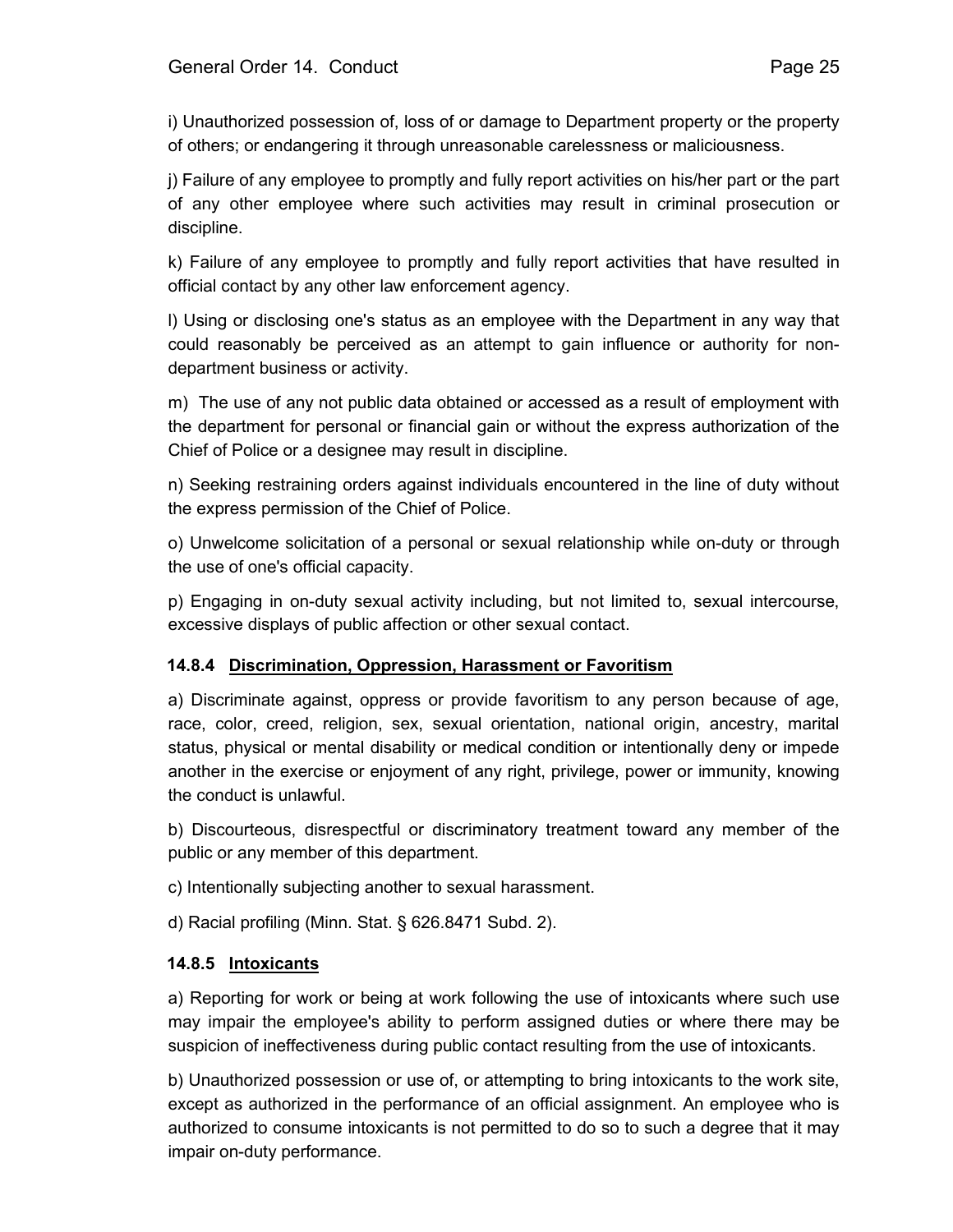c) Reporting for work or being at work following the use of a "controlled substance" or any drug (whether legally prescribed or otherwise) where such use may impair the employee's ability to perform assigned duties without prior notification of a supervisor.

d) Unauthorized possession, use of or attempting to bring a controlled substance or other illegal drug to any work site.

## 14.8.6 Performance

a) Sleeping during on-duty time or assignments without permission.

b) Careless workmanship resulting in spoilage or waste of materials or work of an unacceptable nature as applicable to the nature of the work assigned.

c) Unsatisfactory work performance, including, but not limited to, failure, incompetence, inefficiency or delay in performing and/or carrying out proper orders, work assignments or instructions of supervisors without a reasonable and bona fide excuse.

d) Concealing, attempting to conceal, removing or destroying defective or incompetent work.

e) Disobedience or insubordination to constituted authorities, including refusal or deliberate failure to carry out or follow lawful directives and orders from any supervisor or person in a position of authority.

f) The wrongful or unlawful exercise of authority on the part of any employee for malicious purpose, personal gain, willful deceit or any other improper purpose.

g) Disparaging remarks or conduct concerning duly constituted authority to the extent that such conduct disrupts the efficiency of the department or subverts the good order, efficiency and discipline of the department or that would tend to discredit any member thereof.

h) The falsification of any work-related records, the making of misleading entries or statements with the intent to deceive or the willful and unauthorized removal, alteration, destruction and/ or mutilation of any department record, public record, book, paper document (Minn. Stat.§ 609.43 (4)).

i) Wrongfully loaning, selling, allowing unauthorized use, giving away or appropriating any department badge, uniform, identification card or property for personal use, personal gain or any other improper or unauthorized use or purpose.

j) Carrying, while on the premises of the workplace, any firearm or other deadly weapon that is not required for the performance of the employee's current job duties or authorized by his/her appointing authority.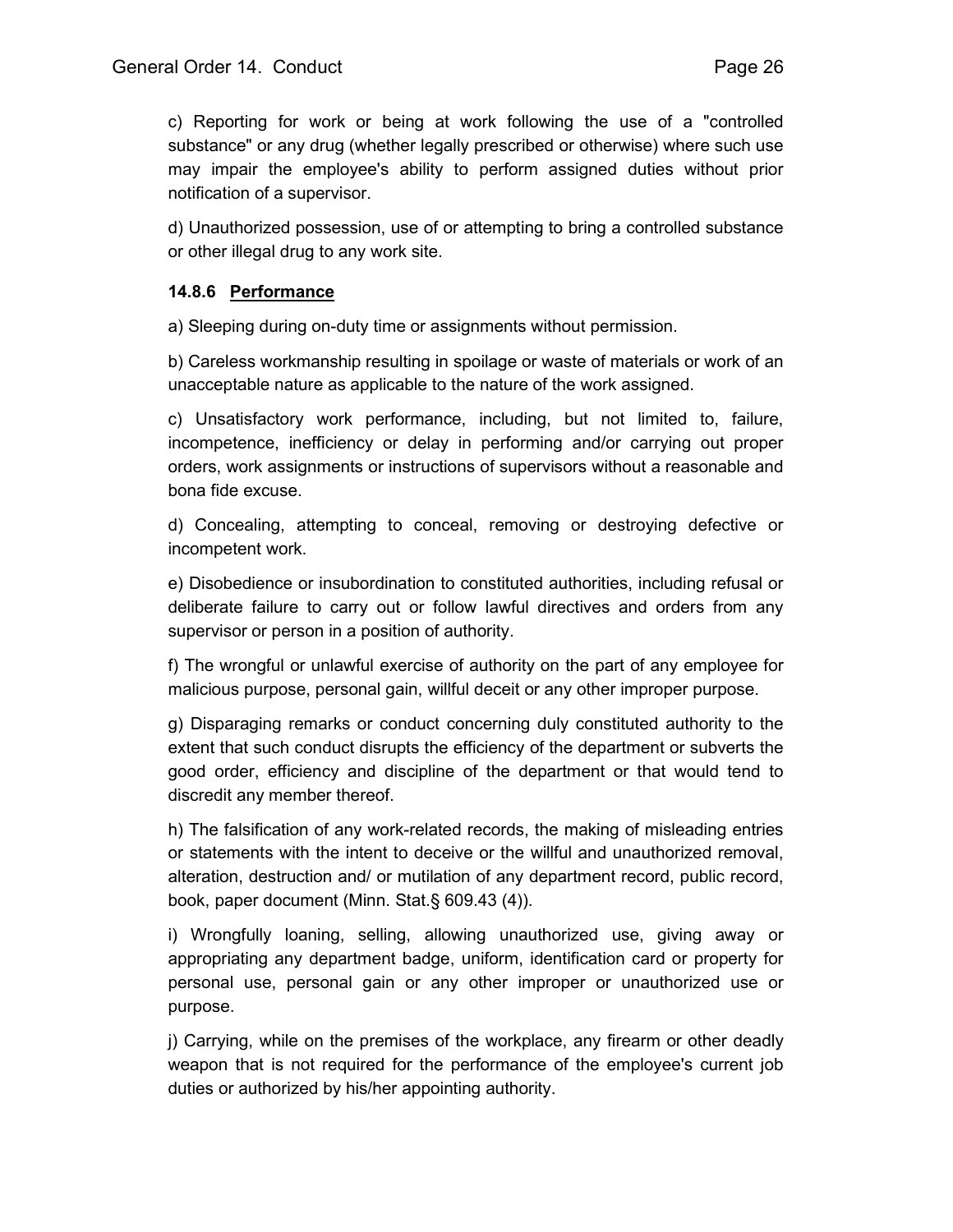k) The receipt or acceptance of a reward, fee or gift from any person for service incident to the performance of the employee's duties (lawful subpoena fees and authorized work permits excepted).

l) Any knowing or negligent violation of the provisions of the department manual, operating procedures or other written directive of an authorized supervisor. The department shall make this manual available to all employees. Employees shall familiarize themselves with and be responsible for compliance with this manual and each of the policies contained herein.

m) Work-related dishonesty, failure to disclose, being untruthful or knowingly making false, misleading or malicious statements that are reasonably calculated to harm or destroy the reputation, authority or official standing of the department or members thereof, misrepresenting material facts, including upon or within any application, examination form or other official document, report or form, or during the course of any investigation, including failure to participate in any department-related investigation or business.

n) Violating a law related to employment or any misdemeanor or felony statute; involvement in any criminal, dishonest, infamous or disgraceful conduct adversely affecting the employee/ employer relationship, whether on- or off-duty, including associating with, or joining a criminal gang, organized crime and/or criminal syndicate, security threat group or persons who engage in serious violations of state or federal laws when an employee knew or reasonably should have known of the criminal nature of the organization, except as specifically directed and authorized by the department.

o) Attempted or actual theft of department property, misappropriation or misuse of public funds, property, personnel or services or the property of others or the unauthorized removal or possession of department property or the property of another person.

p) Failure to take reasonable action while on-duty and when required by law, statute, resolution or approved department practices or procedures.

q) Offer or acceptance of a bribe or gratuity.

r) Exceeding lawful peace officer powers by unreasonable, unlawful or excessive conduct.

s) Unlawful gambling or unlawful betting at any time or any place. Legal gambling or betting under any of the following conditions:

- 1. While on department premises
- 2. At any work site
- 3. While on-duty or while in uniform
- 4. While using any department equipment or system